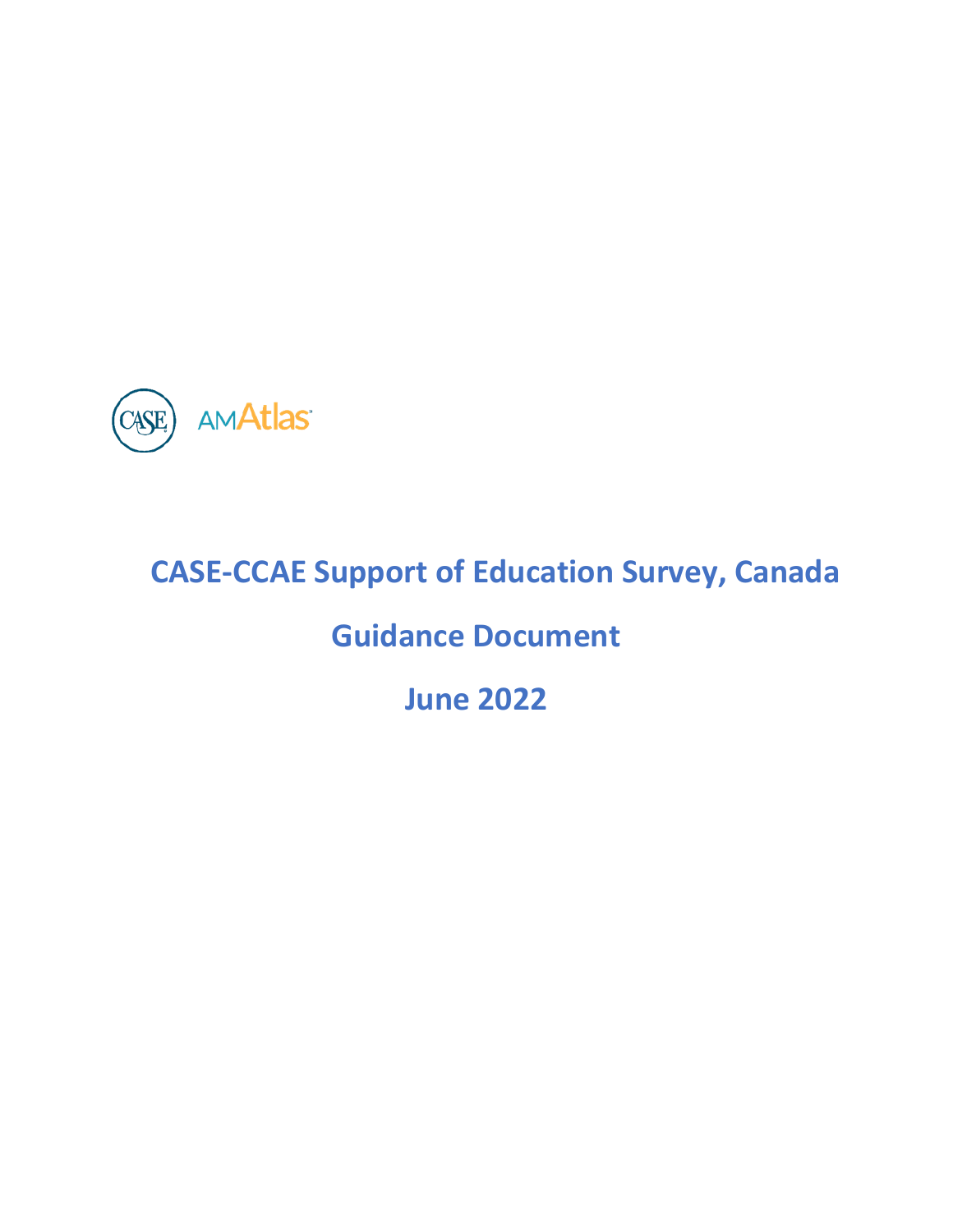### Contents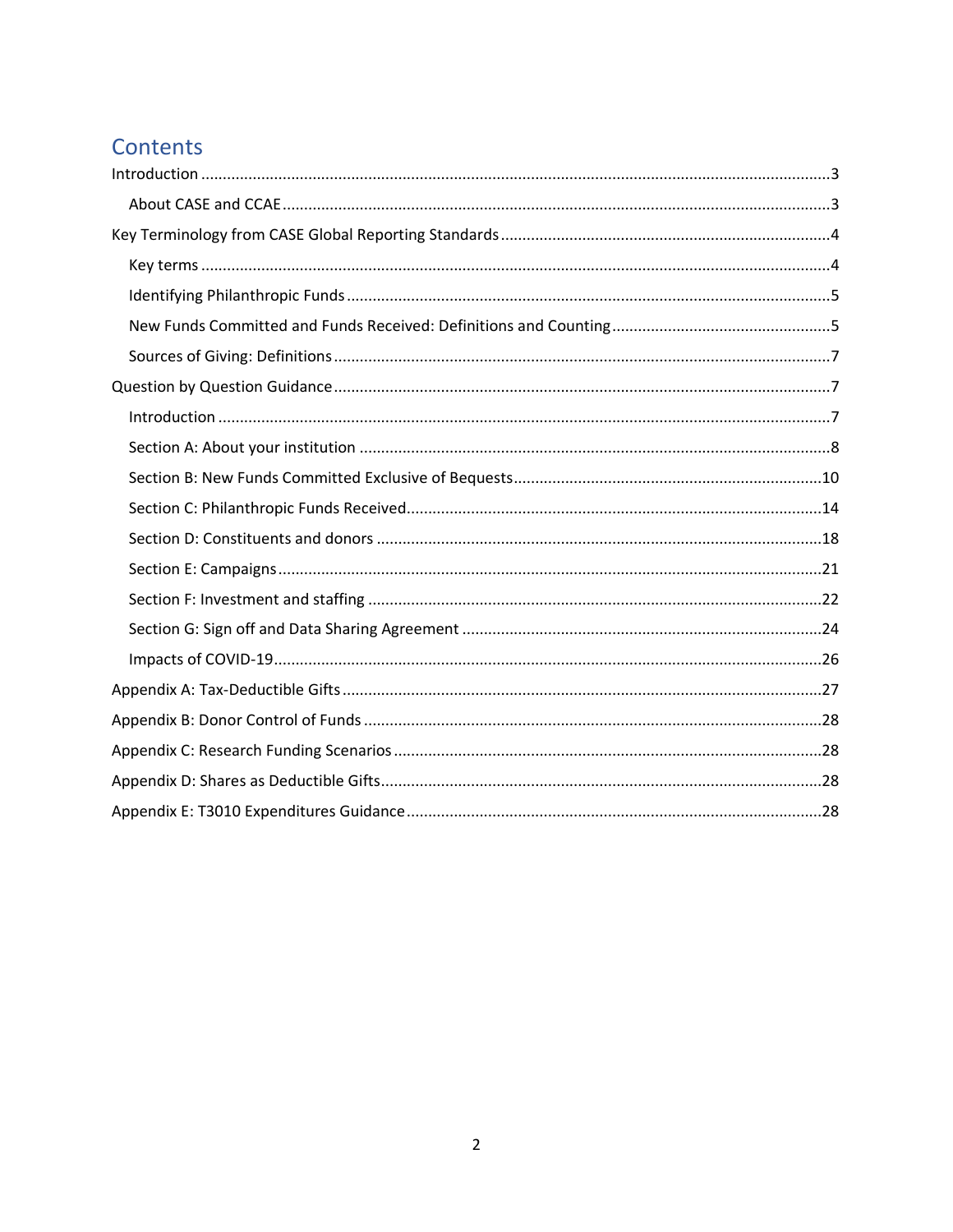# <span id="page-2-0"></span>**Introduction**

The CASE-CCAE Support of Education Survey, Canada is designed to provide comprehensive data on fundraising and charitable giving to Canadian colleges, polytechnics, and universities. CCAE and CASE have collaborated to frame and review the survey and associated reporting definitions with input from advisors from a range of Canadian institutions and in alignment with the CASE Global Reporting Standards. CASE will administer the survey, analyze results, and develop the final report.

The survey—

- raises the profile of higher education advancement in Canada and increases public understanding of the role of philanthropy in support of education;
- provides data to help measure the impact of public policy and inform advocacy initiatives supporting educational advancement in Canada and globally;
- enables participating institutions to measure and benchmark fundraising progress year-overyear and among peer institutions; and
- helps institutional leaders set goals, assess performance, build capacity, and make informed, strategic decisions regarding investments in advancement.

The Question-by-Question guidance is designed to clarify and simplify returns for respondents to the survey. Regular reference is made to the CASE Global Reporting Standards, which provide more thorough details and examples.

## <span id="page-2-1"></span>**About CASE and CCAE**

The Council for [Advancement](https://www.case.org/) and Support of Education (CASE) is a global, not-for-profit membership association with a vision to advance education to transform lives and society. We are the home for advancement professionals, inspiring, challenging and equipping them to act effectively and with integrity to champion the success of their institutions. CASE defines the competencies and standards for the profession of advancement, leading and championing their dissemination and application with over 97,000 advancement professionals at 3,100 member institutions in 80 countries.

Broad and growing communities of professionals gather under the global CASE umbrella. Currently these include alumni relations, development services, communications, fundraising, government relations and marketing. These professionals are at all stages of their career and may be working in universities, schools, colleges, cultural institutions, or other not-for-profits. CASE uses the intellectual capital and professional talents of an army of volunteers to advance its work, and our membership includes many corporate partners in the education sector.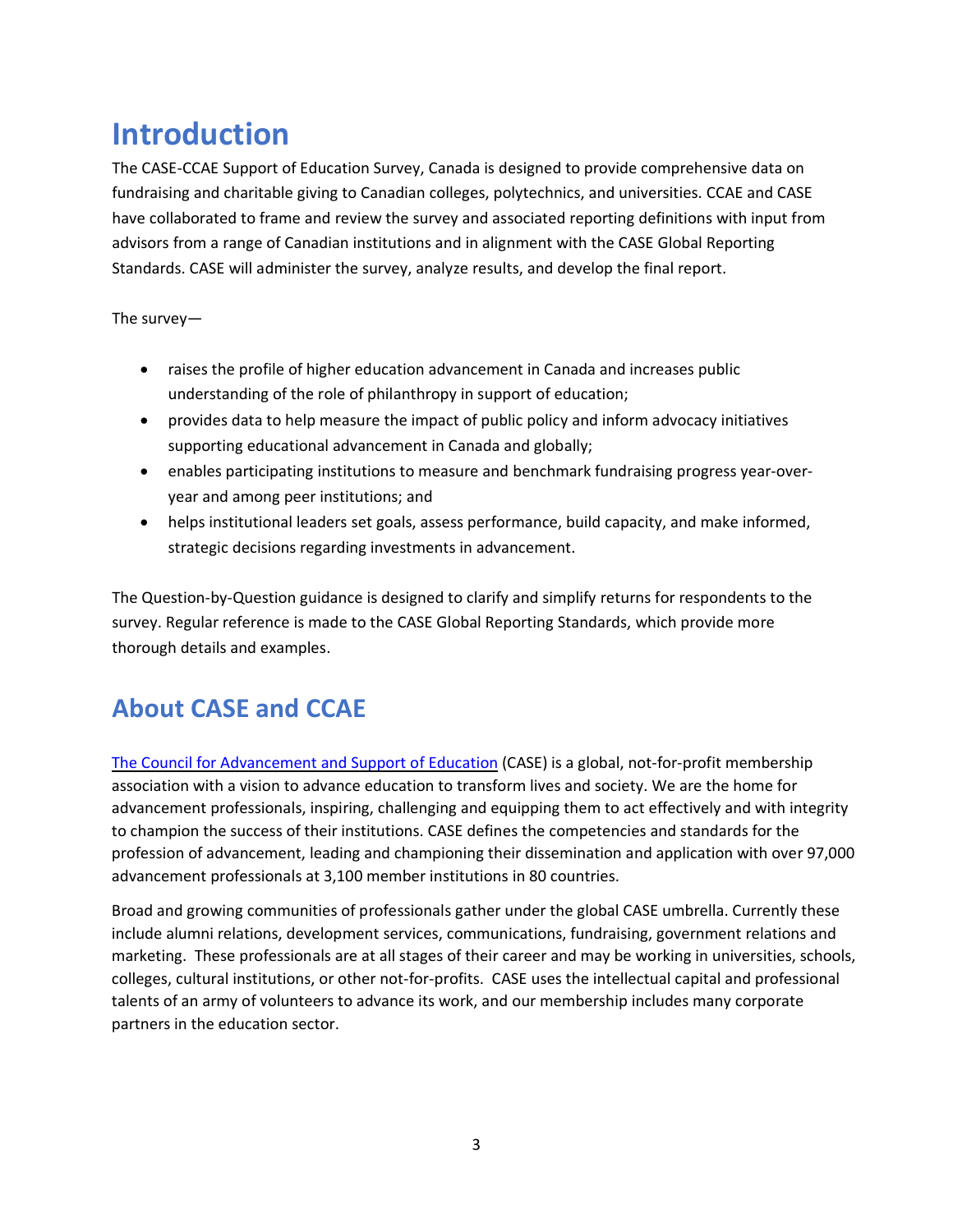Headquartered in Washington DC, CASE works across all continents from its regional offices in London, Singapore, and Mexico City to achieve a seamless experience for all our stakeholders, particularly our members, volunteers, and staff. For more information about CASE, please visit [www.case.org.](http://www.case.org/)

The Canadian Council for the [Advancement](http://www.ccaecanada.org/index.php/) of Education (CCAE), established in 1993, is a non-profit, volunteer led organization that promotes excellence in educational advancement. CCAE members benefit through opportunities for networking, professional development, and mutual support for those who work to advance and promote Canadian education. The vision of CCAE is to be Canada's authoritative source for educational advancement by enabling advancement professionals, and the educational institutions in which they work, to fulfil their aspirations. CCAE's mission is to strengthen the capacity, reach, and impact of the advancement community, through exemplary programs, resources, partnerships, and services. CCAE members represent universities, colleges, institutes, and independent schools that include 3,500 individual advancement professionals spanning 140 institutions, businesses, and other organizations across Canada.

### <span id="page-3-0"></span>**Key Terminology from CASE Global Reporting Standards**

The CASE Global Reporting Standards (CGRS) publication represents worldwide standards for recording institutional fundraising outcomes. It includes a definition of what constitutes educational philanthropy and important guidance around gift counting, funds received, new funds committed, and donor control and influence. The Canadian Supplement (in both English and French) provides further country-specific standards and guidelines related to legislation, regulations and other reporting standards in Canada. The publication is available for purchase in print and digital editions. Learn more on the [CASE Global](https://www.case.org/resources/amatlas/case-global-reporting-standards)  [Reporting Standards webpage.](https://www.case.org/resources/amatlas/case-global-reporting-standards)

### <span id="page-3-1"></span>**Key terms**

**Advancement:** Throughout this document "advancement" refers to the integrated programs and processes by which an institution manages communications and marketing, alumni and external relations, and fundraising with the goal of fostering relationships and enhancing engagement with alumni, friends, members of the community, policy makers, and philanthropic entities and growing support for the institution.

**Development officers**: Staff members professionally engaged in the process of cultivating, soliciting, and stewarding of donors to higher education institutions.

**In-year:** The 12-month period for which funds are counted (i.e., the institution's fiscal year).

**Institution:** This includes the university, college, and subsidiaries (greater than 50% ownership) of the college or university. This also includes institutionally related foundations dedicated exclusively to the support of the college or university.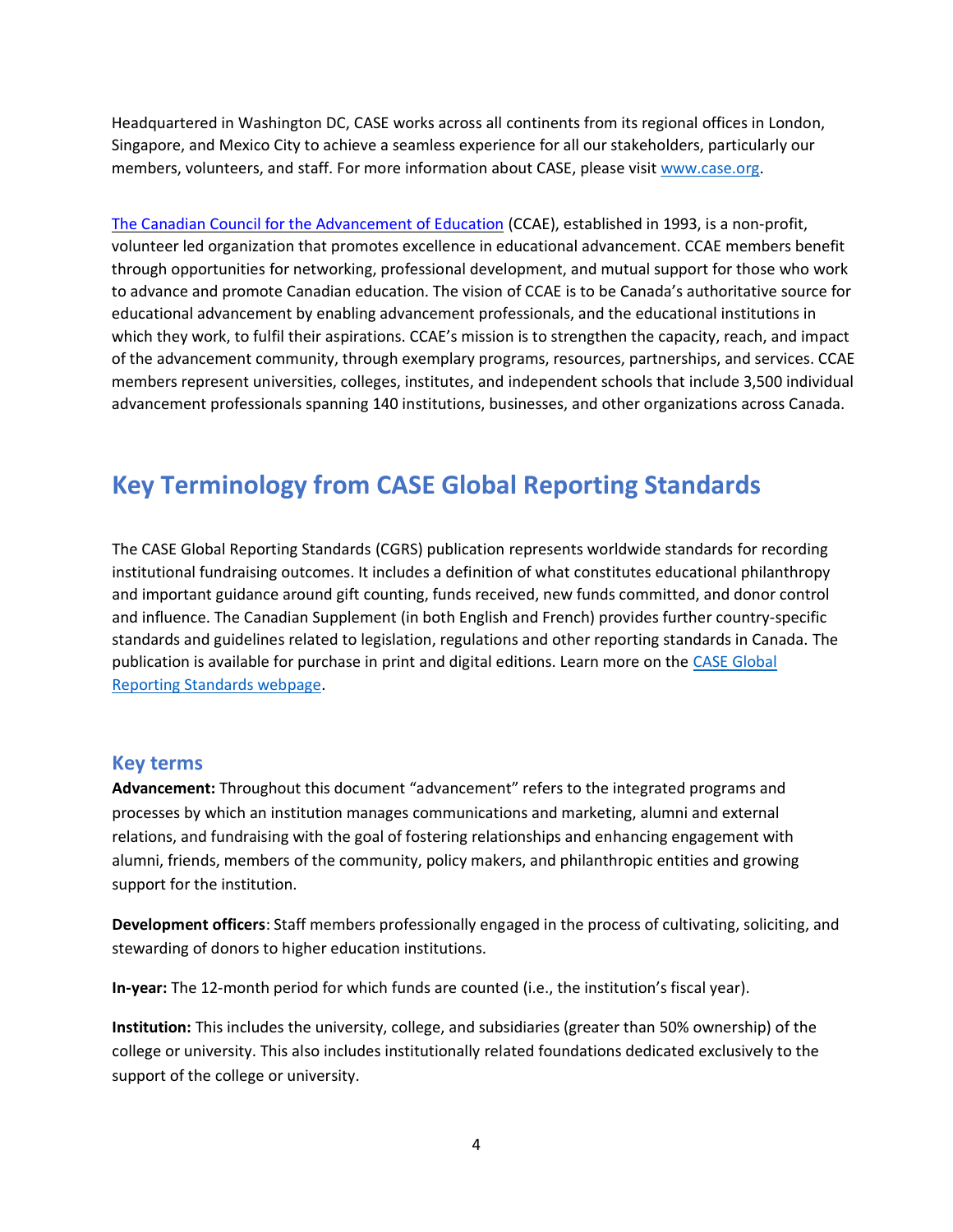### <span id="page-4-0"></span>**Identifying Philanthropic Funds**

In order for funding to be counted as philanthropic income, it must meet the definitions and reporting standards found in the CASE Global Reporting Standards. As you examine philanthropic intent, it is important to keep the following definition of educational philanthropy in mind:

<span id="page-4-2"></span>*Educational Philanthropy is the voluntary act of providing private financial support to nonprofit educational institutions. To be categorized as philanthropy in keeping with CASE standards, such financial support must be provided for the sole purpose of benefiting the institution's mission and its social impact, without the expressed or implied expectation that the donor will receive anything more than recognition and stewardship as the result of such support.*

As such, the following are not included as part of the definition of Educational Philanthropy and are excluded from the survey: (CGRS, 3.1.4)

- o Contractual Relationships
- o Contributed Services
- o Exclusive information
- o Exclusive Publication
- o Consultancy Included
- o Intellectual Property Rights
- o Pass-through government grants
- o Other forms of financial benefit
- o Investment on earnings on gifts
- $\circ$  Others including tuition payments, vendor contracts, non-gift portions of exchange transactions, etc.

*Full Details on exclusions and Tangible Donor Benefit (quid pro quo) are noted in Sections 3.1.4 and 3.1.5 in CASE Standards. A complete listing of definitions can be found in Chapter 2.* 

### <span id="page-4-1"></span>**New Funds Committed and Funds Received: Definitions and Counting**

The CASE-CCAE Support of Education Survey includes two key pillar definitions for counting practices: New Funds Committed and Funds Received. In previous iterations of the survey, while the terminology used was different, the definitions were the same.

**New Funds Committed (formerly "new funds secured")** are new monies and property committed in the reporting year from any individual or qualified organization. This includes new outright gifts, new documented pledges for up to 5 years, new irrevocable planned gifts received or committed, and new qualified and documented bequests / legacy intentions if the donor is age 65 or older (CGRS 4.1).

Outright gifts include:

- Cash gifts (one-off) without pledging involved
- Documented value (as of the date of transfer to the institution) of gifts of shares, appreciated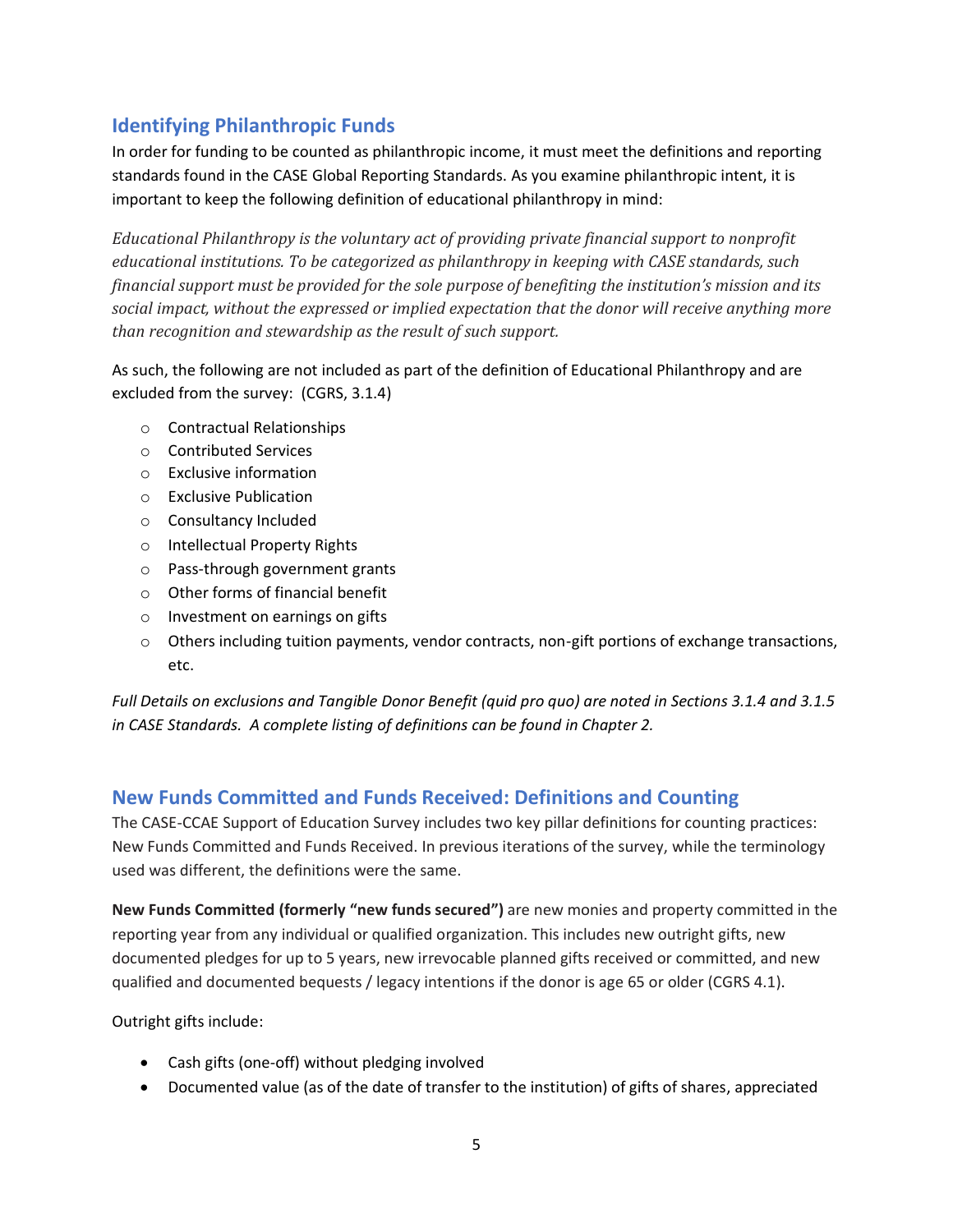securities, bonds, and other financial instruments. (This value may differ from the amount received when the item is sold at a subsequent date.)

• Documented value of gifts in-kind, including artwork, real estate, etc. (This value may differ from the amount received when the item is sold at a subsequent date.)

Tracking new funds committed enables an institution to measure and track the effectiveness of advancement efforts and the impact of philanthropic support, including secured pledges, in the financial reporting year, as well as in years following. The measure excludes some philanthropic income received in the reporting year ("income received"), notably payments on pledges and income from bequests committed in prior years.

**Funds Received (formerly "cash income")** are monies and property received within the reporting year from any individual or qualified organization. This includes outright gifts, payments received to fulfill pledges made in the current or previous years, irrevocable planned gifts at face value, and realized bequests/legacy intentions. (CGRS, 4.1)

The following image will help you understand which gifts to include in only New Funds Committed, only Funds Received, or in both categories. Because New Funds Committed is a measure of fundraising activity, there are elements that are also included in Funds Received.

# **Two Lenses on Fundraising**

#### **Funds Received**

A measure of money in the bank.

Funds Received are monies and property received within the reporting year.

Payments on Pledges or Recurring Gifts

Realized Bequests that Were Previously Documented

Newly Established Irrevocable Planned Gifts (FV)

New Gifts from Living Individuals and Realized Bequests that Were Not Previously Pledged or Documented

### **New Funds Committed**

A forward-looking measure of fundraising activity.

New Funds Committed are new monies and property committed in the reporting year.

New Pledges or Recurring Gifts Up to 5 yrs.

New Bequest Intentions (Donors Aged 65 yrs. +)

Newly Established Irrevocable Planned Gifts (FV)

New Gifts from Living Individuals and Realized Bequests that Were Not Previously Pledged or Documented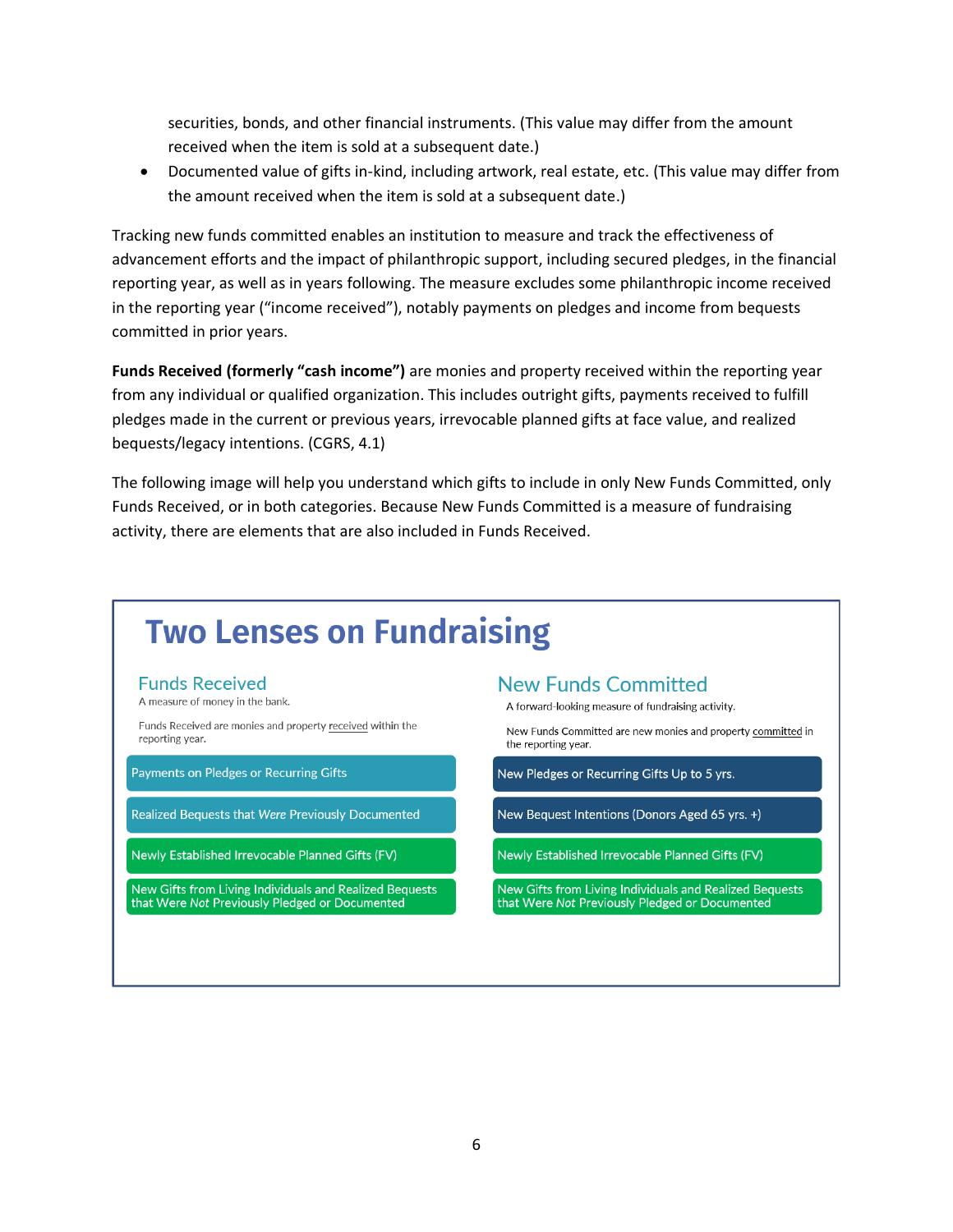### <span id="page-6-0"></span>**Sources of Giving: Definitions**

For the purpose of reporting, sources of philanthropic funds represent *who* made the contribution(s) and are as follows:

- $\circ$  Alumni: former students of the institution. This population includes graduates of the institution who received a diploma, degree or multiple degrees, certificate, or award. It also includes individuals who completed at least one term or semester or at least one degree-credit course in a degree granting program, and honorary graduates, post-doctoral students, visiting students, and other individuals your institution considers alumni.
- $\circ$  Other Individuals: are all persons, including governing board members, parents, faculty, staff, and current students who are not classifiable as alumni (former students).
- $\circ$  Trusts and Foundations: includes personal and family foundations, community foundations, and other foundations and trusts that are private, tax-exempt entities operated exclusively for charitable purposes. Company-sponsored foundations fall under Corporations and are excluded. See CASE Standards for additional details on foundation types. (CGRS, 5,2,4)
- $\circ$  Corporations: includes corporations, businesses, partnerships, and cooperatives organized for profit-making purposes, including corporations owned by individuals and families and other closely held companies. This category also includes company-sponsored foundations which have been created by business corporations and funded exclusively by their companies. It also includes industry trade associations. See CASE Standards for additional details on Matching gifts and Business vs. personal accounts. (CGRS, 5.2.3)
- o *NEW* Donor Advised Funds: Distributions from donor-advised funds (DAF) sponsored by an entity that is not a community foundation are also included in the "other" category. For DAF's managed by the institution, distributions are only counted when the funds are released for use by the institution. In this way, institutionally held DAFs are treated the same way as other DAF funds. *For participants in last year's survey – this is a new category, and these gifts would previously have been counted in "Other Organizations." With the added clarity around DAF's in CASE Standards, this is now a separate category.* (CGRS, 5.1.3)
- o Other Organizations: includes entities formed by a group of cooperating donors, such as individuals, institutions, or organizations, for facilitating their fundraising activities. Gifts from a Giving Circle are also counted here, except when the giving circle is affiliated with the institution. (CGRS, 5.2.6)

# <span id="page-6-1"></span>**Question by Question Guidance**

### <span id="page-6-2"></span>**Introduction**

These notes are a supplement to, rather than a replacement for, the CASE Global Reporting Standards. They are designed to clarify and simplify returns for respondents to the survey. Regular reference is made to the reporting standards, which provide more thorough details and examples.

The printed guidance is designed to be dipped into, as well as read as a whole, so you may find several sections repeated.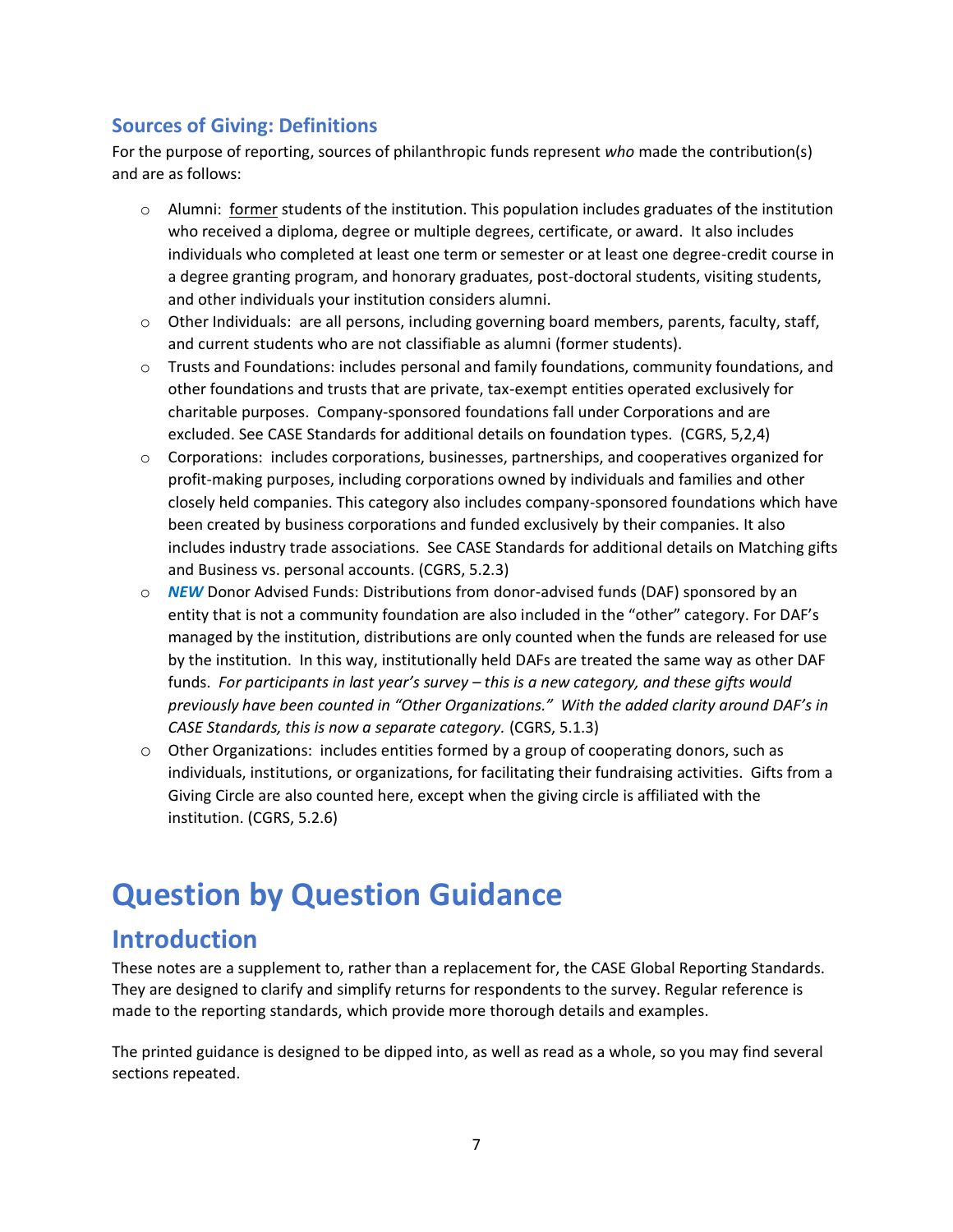**Please note, the survey contains several optional questions. These questions will have the word "(OPTIONAL)" at the end of the question text. We encourage institutions to answer as many of the optional questions as possible to create the most comprehensive picture of charitable giving to higher education in Canada.** 

CASE will review all data submitted and attempt to identify any obvious errors or inconsistencies (i.e., a number of alumni donors greater than the number of contactable alumni). CASE will contact participating institutions to clarify or correct apparent errors in submitted data.

## <span id="page-7-0"></span>**Section A: About your institution**

**A-1. Please provide the name, title, and contact information of the person who will have primary responsibility for completing the survey and to whom administrative communications should be addressed. (REQUIRED)**

The person completing the questionnaire may be contacted by CASE for data spot-checks and queries about responses, to ensure consistency in reporting.

It is expected that the questionnaire will be seen and signed off on by the most senior individual at the institution (excluding the institution's president) responsible for institutional advancement.

### **A-2. What is the end date of your most recently completed fiscal year? (YYYY/MM/DD) (REQUIRED)**

The fiscal year is an important time period for this survey, determining the period for which funds receives and new funds committed are reported. Fiscal years vary from institution to institution and may not conform to calendar year, academic calendar, or government fiscal year.

### **A-3. To whom does the senior most advancement professional report?**

### **A-4. In which year did your institution start a development/fundraising program?**

This is the year when your institution first invested in a professional alumni relations and/or fundraising programme. (Some institutions have historically had separately constituted "alumni associations" with associated dues before investing in a professional office. These do not count.)

### **A-5. Do you have any offices outside Canada that are responsible for regional fundraising?**

- Yes
- No

Please do not include international contracts with consultants of consultancy firms to undertake international fundraising on your behalf, unless they are engaged on a permanent or multi-year, fixedterm basis.

### **A-6. If you do have any offices outside Canada that are responsible for regional fundraising, then please state in which countries they are located.**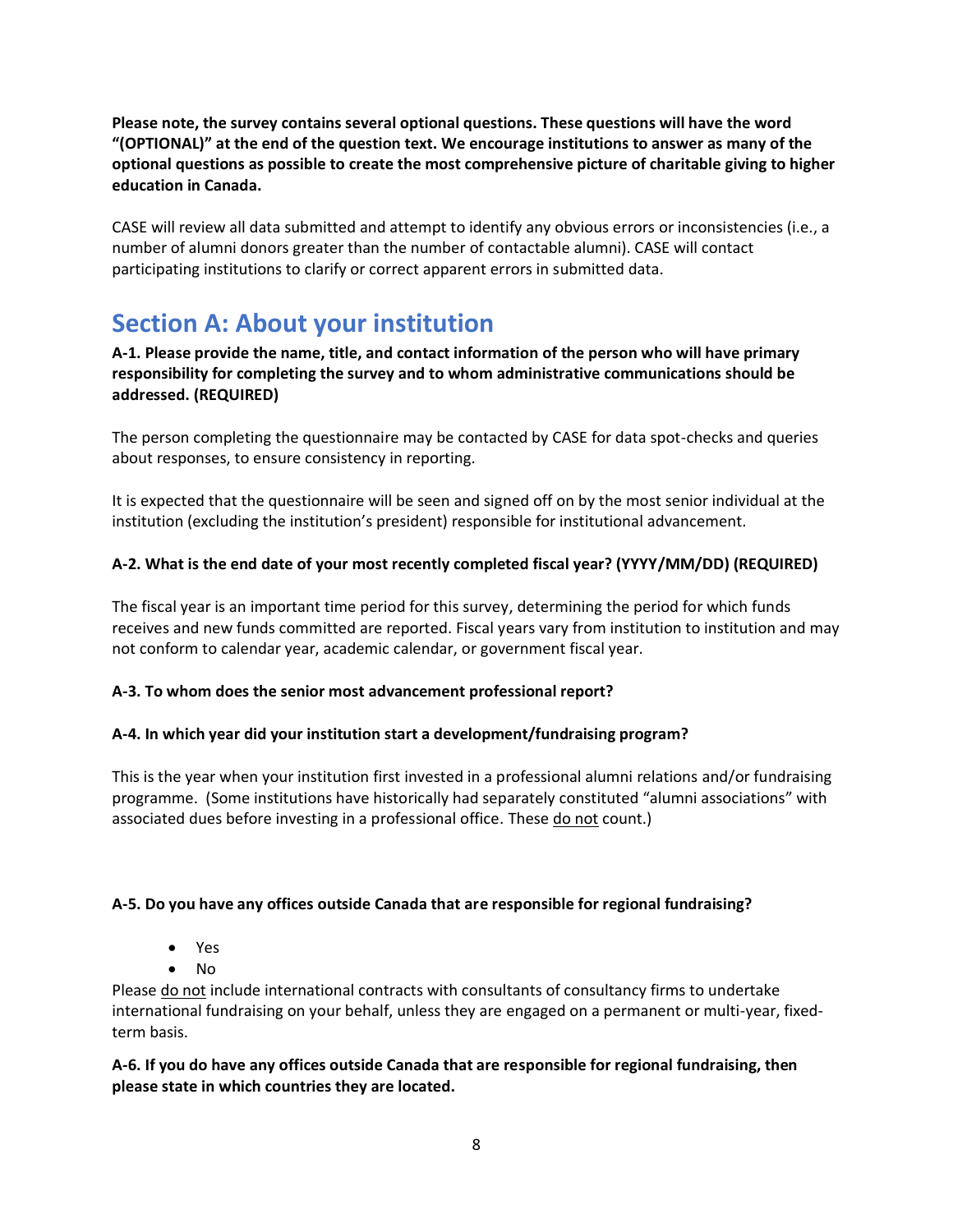- United States
- United Kingdom
- Hong Kong
- Other, please specify:

Please do not include international contracts with consultants of consultancy firms to undertake international fundraising on your behalf, unless they are engaged on a permanent or multi-year, fixedterm basis.

#### **A-7. Which of the following best describes your institution?**

- College/Institute
- Primarily undergraduate
- Comprehensive
- Medical/Doctoral
- Same as last year

Please refer to the graphic below containing last year's groupings for reference. If you participated last year, and have no changes please select "Same as last year". If you did not participate, please use the graphic below as a guide to select the most appropriate group for your institution.

### **Participating Institutions and Cohorts**

| <b>Colleges/Institutes</b>                            | <b>Primarily Undergraduate</b><br><b>Institutions</b> | <b>Comprehensive</b><br><b>Universities</b>        | <b>Medical/Doctoral</b><br><b>Universities</b> |
|-------------------------------------------------------|-------------------------------------------------------|----------------------------------------------------|------------------------------------------------|
| <b>Algonquin College</b>                              | <b>Acadia University</b>                              | <b>British Columbia Institute</b><br>of Technology | <b>Dalhousie University</b>                    |
| <b>Assiniboine Community</b><br>College               | <b>Emily Carr University of</b><br>Art + Design       | <b>Brock University</b>                            | <b>McGill University</b>                       |
| <b>Bow Valley College</b>                             | Kwantlen Polytechnic<br><b>University</b>             | <b>Carleton University</b>                         | Queen's University                             |
| <b>Cambrian College</b>                               | <b>Mount Allison University</b>                       | <b>Concordia University</b>                        | Univeristé de Montréal                         |
| College of the North<br><b>Atlantic</b>               | <b>Mount Royal University</b>                         | <b>Memorial University of</b><br>Newfoundland      | University of Alberta                          |
| Conestoga College                                     | Saint Mary's University                               | <b>Ryerson University</b>                          | University of British<br>Columbia              |
| <b>Holland College</b>                                | <b>St. Francis Xavier University</b>                  | <b>Simon Fraser University</b>                     | University of Manitoba                         |
| <b>Humber College</b>                                 | <b>Trent University</b>                               | University of Guelph                               | University of Ottawa                           |
| Lakeland College                                      | Université de Moncton                                 | <b>University of New</b><br><b>Brunswick</b>       | University of<br>Saskatchewan                  |
| Langara College                                       | <b>University of Prince</b><br><b>Edward Island</b>   | <b>University of Regina</b>                        | <b>University of Toronto</b>                   |
| Lethbridge College                                    | <b>University of Winnipeg</b>                         | University of Victoria                             | <b>Western University</b>                      |
| Mohawk College                                        |                                                       | University of Waterloo                             |                                                |
| Northern Alberta Institute<br>of Technology           |                                                       | <b>Wilfrid Laurier University</b>                  |                                                |
| <b>New Brunswick</b><br><b>Community College</b>      |                                                       |                                                    |                                                |
| Okanagan College                                      |                                                       |                                                    |                                                |
| Perimeter Institute for<br><b>Theoretical Physics</b> |                                                       |                                                    |                                                |
| Seneca College                                        |                                                       |                                                    |                                                |
| <b>Sheridan College</b>                               |                                                       |                                                    |                                                |
| St. Lawrence College                                  |                                                       |                                                    |                                                |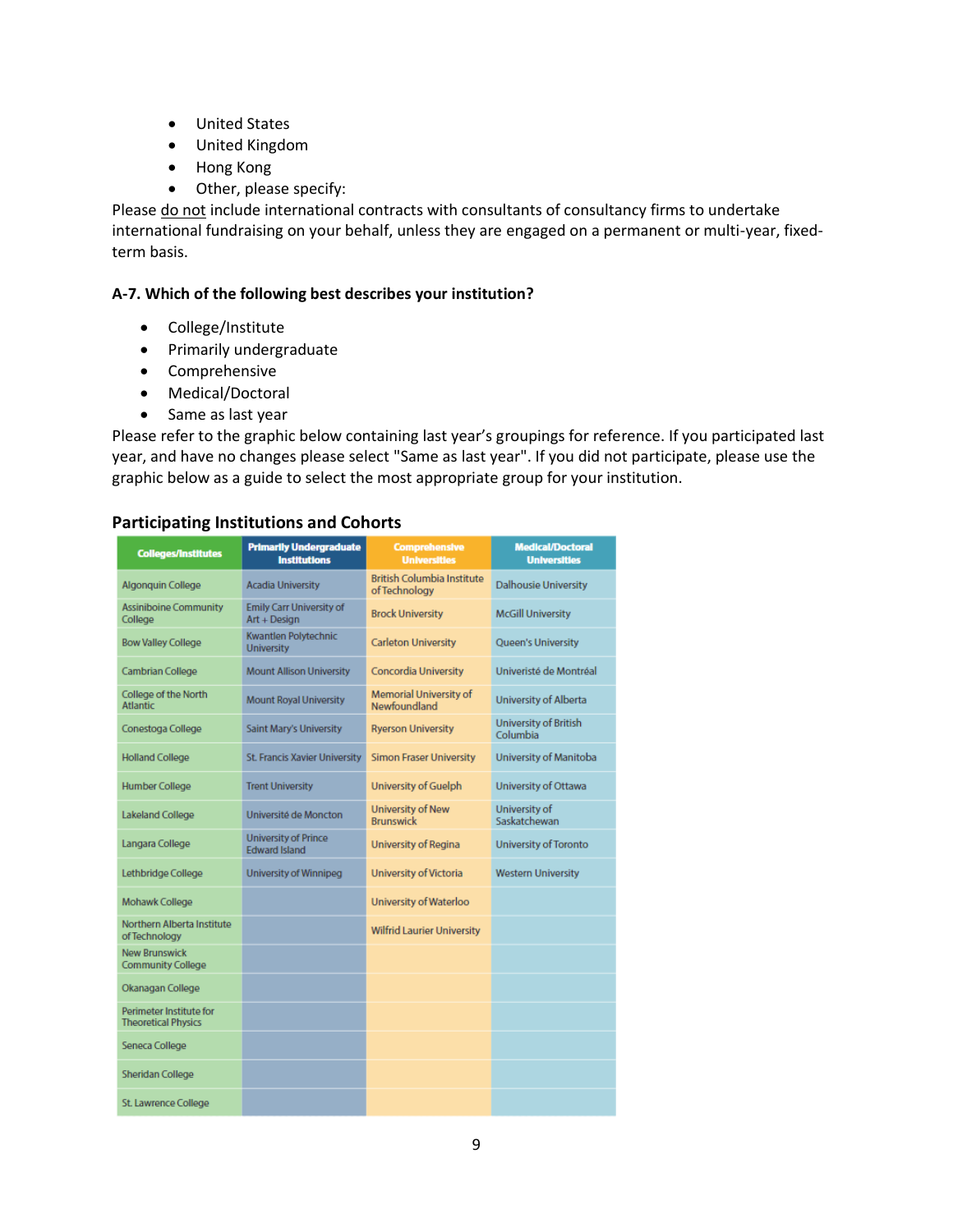**A-8. How many full-time equivalent (FTE) students were enrolled by your institution in the reporting year?**

**A-9.** *NEW* **Please provide the total number of students (total headcount, not full-time equivalent) who were enrolled at the beginning of the academic year in the reporting period. (i.e., fall of 2021 for the report covering the 2021-22 fiscal year).** 

All students (except continuing education) are counted: full-time, part-time, resident, extension, nondegree. Do not convert part-time students to full-time equivalents. Do not provide a rolling headcount for the whole year or just the number of new students registering.

### <span id="page-9-0"></span>**Section B: New Funds Committed Exclusive of Bequests**

*New Funds Committed are new monies and property committed in the reporting year from any individual or qualified organization. This includes new outright gifts, new documented pledges for up to 5 years, new irrevocable planned gifts received or committed, and new qualified and documented bequests / legacy intentions if the donor is age 65 or older* (CGRS 4.1)*.*

Questions B1—B5 are often challenging to get right.

They do not merely refer to philanthropic funds secured by an active development office, but to philanthropic funds secured throughout the university. The definitions of philanthropic funds secured that qualify for the purposes of this survey have been developed over years, and care should be taken to ensure that reporting is accurate and in line with these definitions.

For new funds committed to be counted they must be both eligible and the nature of the gift must meet the survey's definition of philanthropic intent.

Funding from Canadian federal, provincial, and local governments and their agencies, such as the Social Sciences and Humanities Research Council (SSHRC) and the Canadian Institutes of Health Research (CIHR), do not count. Research grants do not count if they are subject to any of the exclusion criteria listed i[n Identifying philanthropic funds.](#page-4-0) Sponsorship does not count.

### **B-1. What was the total value of new funds committed by your institution in the survey year exclusive of bequests?**

• Total value of new funds committed

Please provide all responses in Canadian Dollars (CA\$). The aim of this question is to demonstrate how active and successful your fundraising has been over the year.

**Important: To provide global benchmarks and enhance data transparency globally, this survey collects New Funds Committed – Exclusive of Bequest/Legacy Intentions. Section D will collect Bequests/Legacy Intentions as a separate category.**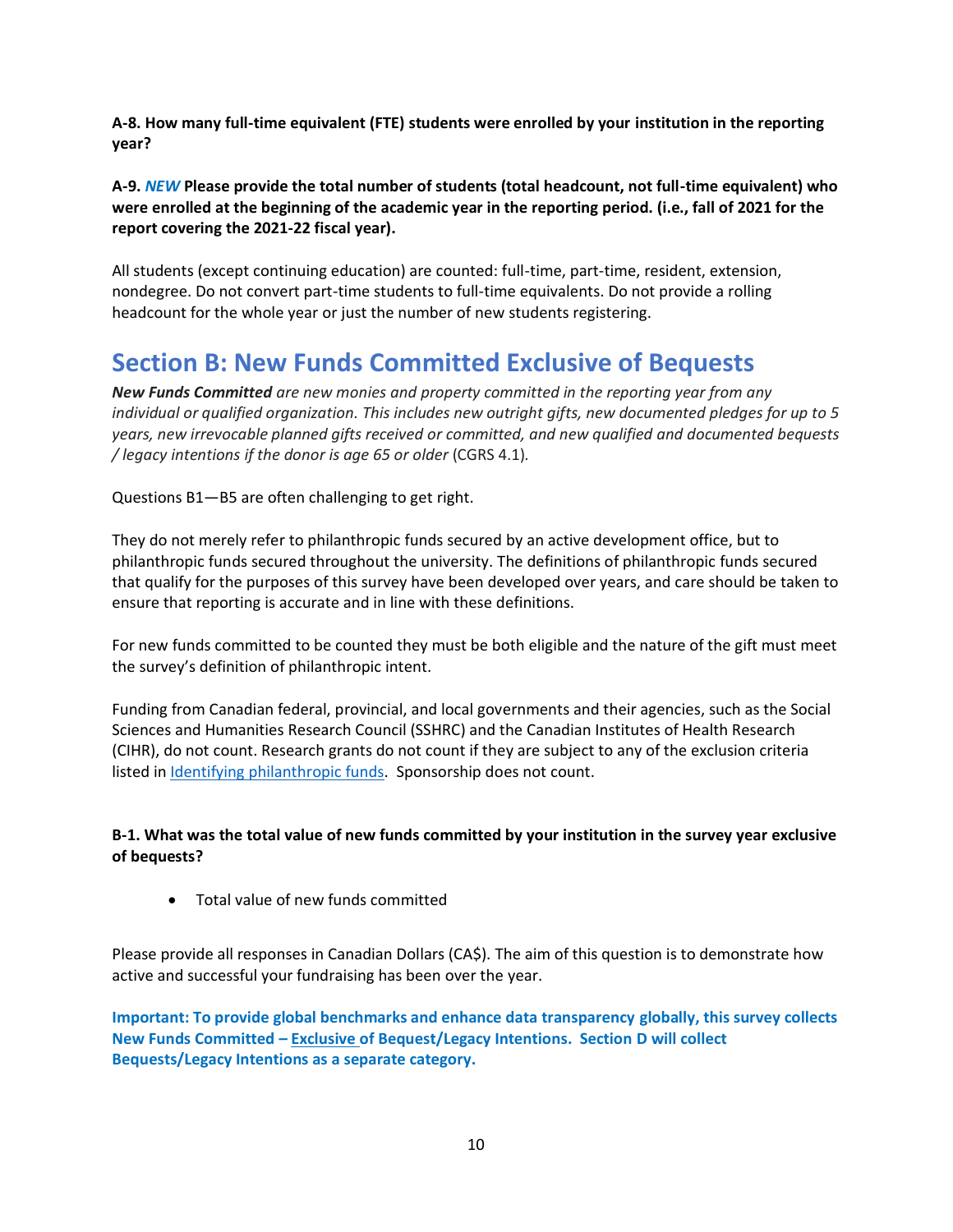In order for philanthropic new funds committed to be counted, the source of the funds must be eligible and the nature of the funds must meet the survey's definition of [educational philanthropy.](#page-4-2)

### **B-2. Please answer the following questions about the largest new non-bequest confirmed gift committed to your institution in the survey year.**

### **B-2-1 What was the value of the largest new non-bequest confirmed gift committed to your**

**institution?** Include documented pledges, counted at their total value for the duration of the pledge up to five years; and gifts in-kind. Do not include bequest pledges, bequest income received, and payments made on pledges secured in prior reporting years.

### **B-2-2 What was the source of the largest new non-bequest confirmed gift committed to your institution?**

Choose one response from the drop-down selections. For source definitions see [Source of Giving:](#page-6-0)  [Definitions.](#page-6-0)

- Alumnus in lifetime
- Other individual in lifetime
- Trusts/Foundations
- Corporations
- Donor-Advised Funds *NEW*
- Other organization

#### **B-3. Of the total new funds committed in B1 (exclusive of bequests), how much was… (OPTIONAL)**

- Unrestricted
- Restricted for student financial aid and experience
- Restricted for faculty/staff support and experience
- Restricted for capital projects and infrastructure
- Restricted for research programs and partnerships
- Restricted for other purposes

The aim of this question is to demonstrate the donor's intent regarding the use of the funds. Fund designations are described in more detail in Section 4.2 of the Global Standards.

#### **B-4-1. How many donors made contributions within each of the following ranges in the survey year?**

Donor counts are based on new funds committed exclusive of bequests. Donors who pledged multiple gifts should be counted once within the range corresponding to the total value of new funds contributed or pledged within the year.

|           | Alumni         | Other<br>Individual | Trusts and<br><b>Foundations</b> | Corporations | Donor-<br>Advised<br>Funds | Other<br>Organizations |
|-----------|----------------|---------------------|----------------------------------|--------------|----------------------------|------------------------|
| $$1-$999$ | Donor<br>count | Donor<br>count      | Donor count                      | Donor count  | Donor<br>count             | Donor count            |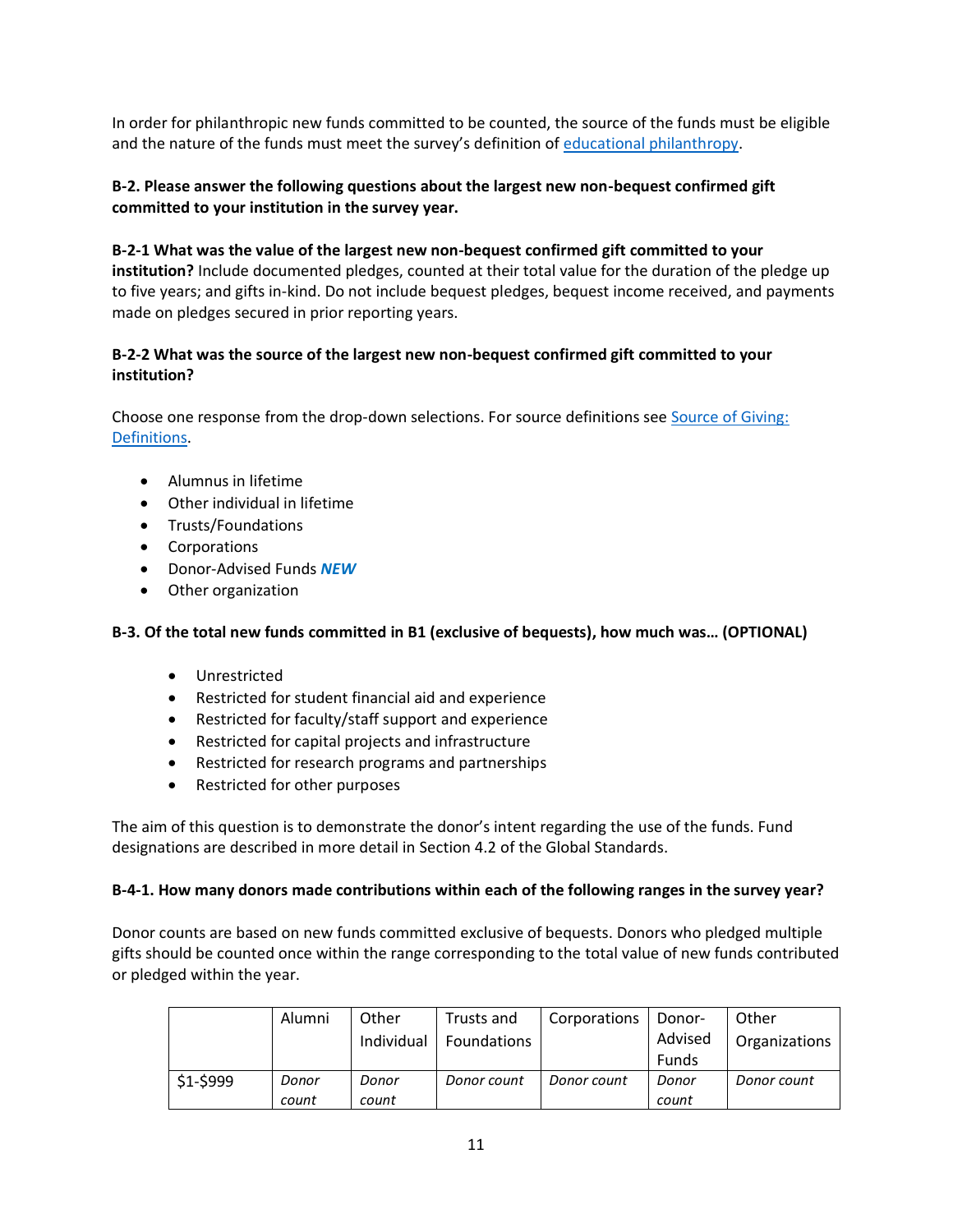| $$1,000-$     | Donor     | Donor     | Donor count | Donor count | Donor     | Donor count |
|---------------|-----------|-----------|-------------|-------------|-----------|-------------|
| \$9,999       | count     | count     |             |             | count     |             |
| \$10,000-     | Donor     | Donor     | Donor count | Donor count | Donor     | Donor count |
| \$24,999      | count     | count     |             |             | count     |             |
| \$25,000-     | Donor     | Donor     | Donor count | Donor count | Donor     | Donor count |
| \$49,999      | count     | count     |             |             | count     |             |
| \$50,000-     | Donor     | Donor     | Donor count | Donor count | Donor     | Donor count |
| \$99,999      | count     | count     |             |             | count     |             |
| \$100,000-    | Donor     | Donor     | Donor count | Donor count | Donor     | Donor count |
| \$999,999     | count     | count     |             |             | count     |             |
| $$1,000,000-$ | Donor     | Donor     | Donor count | Donor count | Donor     | Donor count |
| \$4,999,999   | count     | count     |             |             | count     |             |
| $$5,000,000+$ | Donor     | Donor     | Donor count | Donor count | Donor     | Donor count |
|               | count     | count     |             |             | count     |             |
| Total         | Auto-     | Auto-     | Auto-       | Auto-       | Auto-     | Auto-       |
|               | populates | populates | populates   | populates   | populates | populates   |

A donor who made 12 cash gifts of \$1,000 in the course of the year would be counted once in the \$10,000-\$24,999 range and a donor who pledged \$4 million over 4 years and made a separate one-time gift of \$15,000 in the year would be counted once in the \$1,000,000-\$4,999,999 range.

Pledges and recurring gifts/direct debt gifts should be valued for their full duration up to five years.

For source definitions see [Source of Giving: Definitions.](#page-6-0)

#### **B-4-2. How many donors made contributions within each source? (REQUIRED)**

|       | Alumni | Other      | Trust and          | Corporations | Donor-       | Other         | Total     |
|-------|--------|------------|--------------------|--------------|--------------|---------------|-----------|
|       |        | Individual | <b>Foundations</b> |              | Advised      | Organizations |           |
|       |        |            |                    |              | <b>Funds</b> |               |           |
| Total | Donor  | Donor      | Donor count        | Donor count  | Donor        | Donor count   | Auto-     |
|       | count  | count      |                    |              | count        |               | populates |

All definitions from B-4-1 are the same in this question. Donor counts are based on new funds committed exclusive of bequests. Instead of a breakdown by gift band, this question asks for a total number of donors from each source. If you completed question B-4-1, please verify that the totals you enter in this question are equal to the totals that are automatically summed at the bottom of each column within the survey.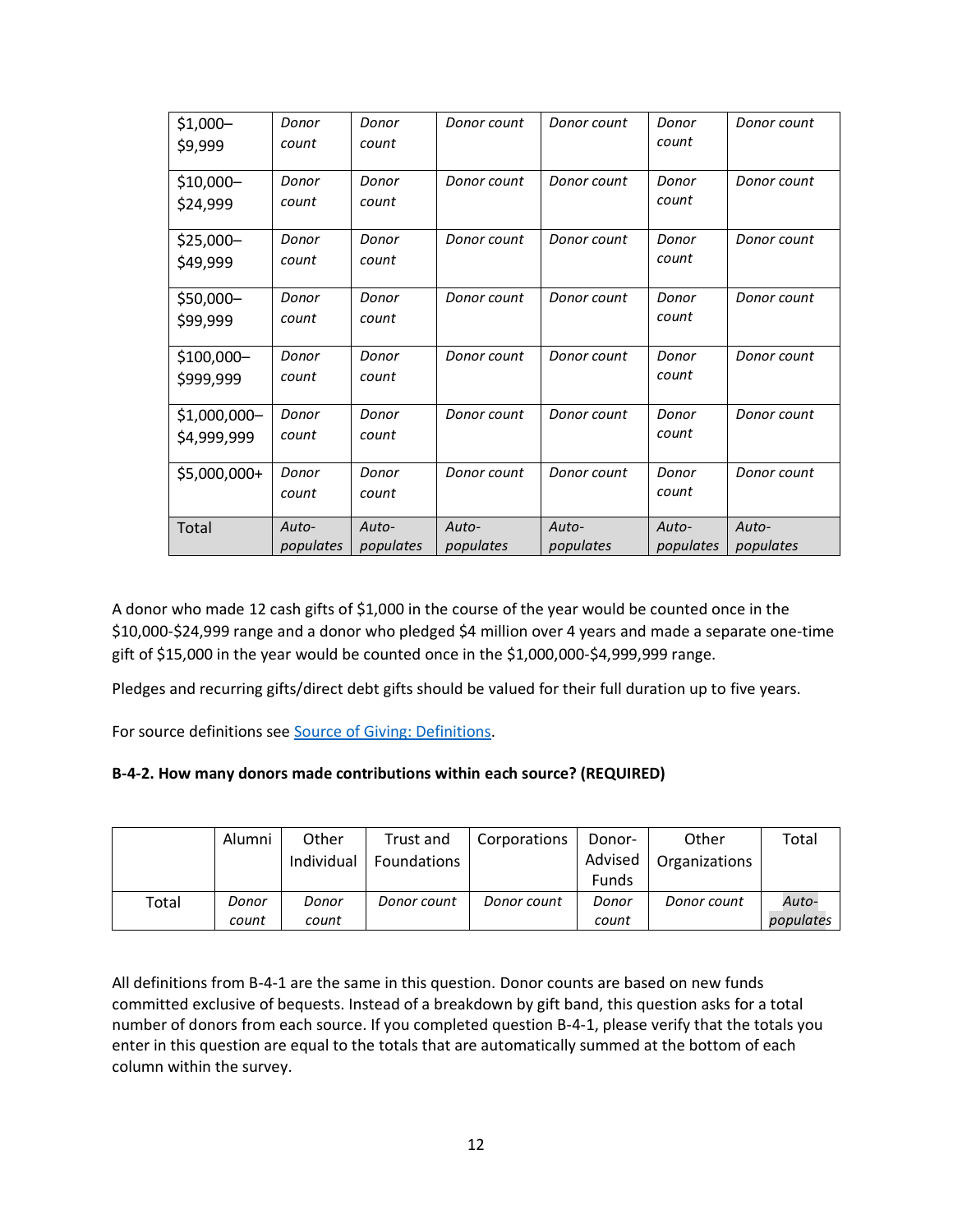**B-5-1. What was the total value of new funds committed exclusive of bequests from each source within each of the following ranges in the survey year?** 

|                             | Alumni                 | Other              | Trust and          | Corporations       | Donor-             | Other              |
|-----------------------------|------------------------|--------------------|--------------------|--------------------|--------------------|--------------------|
|                             |                        | Individual         | Foundations        |                    | Advised<br>Funds   | Organizations      |
| \$1-\$999                   | Value                  | Value              | Value              | Value              | Value              | Value              |
| \$1,000-<br>\$9,999         | Value                  | Value              | Value              | Value              | Value              | Value              |
| \$10,000-<br>\$24,999       | Value                  | Value              | Value              | Value              | Value              | Value              |
| \$25,000-<br>\$49,999       | Value                  | Value              | Value              | Value              | Value              | Value              |
| \$50,000-<br>\$99,999       | Value                  | Value              | Value              | Value              | Value              | Value              |
| \$100,000-<br>\$999,999     | Value                  | Value              | Value              | Value              | Value              | Value              |
| \$1,000,000-<br>\$4,999,999 | Value                  | Value              | Value              | Value              | Value              | Value              |
| \$5,000,000+                | Value                  | Value              | Value              | Value              | Value              | Value              |
| Total                       | Auto-<br>populat<br>es | Auto-<br>populates | Auto-<br>populates | Auto-<br>populates | Auto-<br>populates | Auto-<br>populates |

Funds counted in this question should correspond to the new funds committed in B-1.

If a donor has given more than one gift or documented pledge during the year, the gifts should be summed and the total should be used to report their total giving/commitment into the appropriate range.

Pledges and recurring gifts/direct debt gifts should be valued for their full duration up to five years.

For source definitions see **Source of Giving: Definitions**.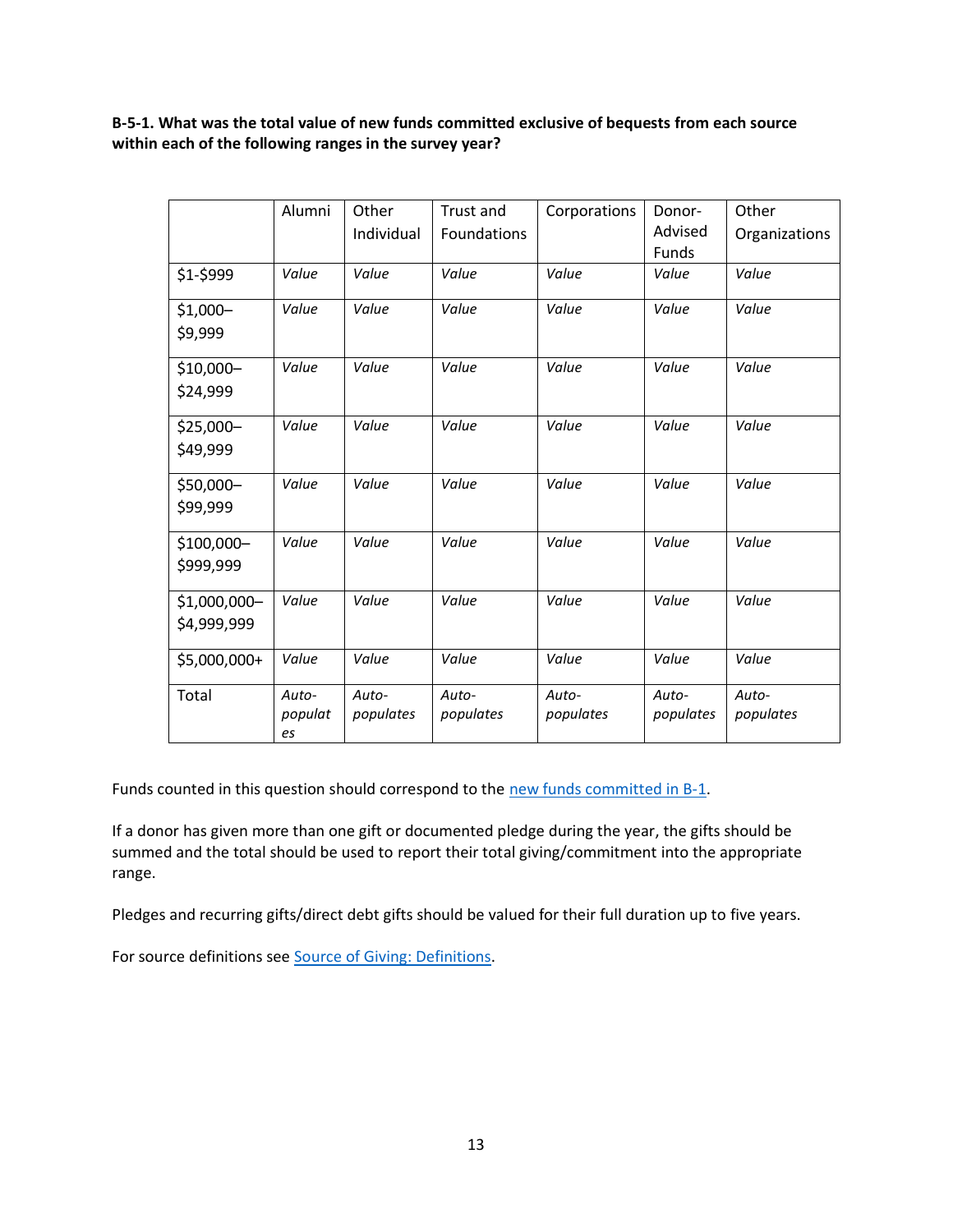### **B-5-2. What was the TOTAL value of new funds committed exclusive of bequests from each source? (REQUIRED)**

|       | Alumni | Other      | Trust and          | Corporations | Donor-       | Other         | Total     |
|-------|--------|------------|--------------------|--------------|--------------|---------------|-----------|
|       |        | Individual | <b>Foundations</b> |              | Advised      | Organizations |           |
|       |        |            |                    |              | <b>Funds</b> |               |           |
| Total | Value  | Value      | Value              | Value        | Value        | Value         | Auto-     |
|       |        |            |                    |              |              |               | populates |

All definitions from B-5-1 are the same in this question. Instead of a breakdown by gift band, this question asks for total new funds committed from each source. If you completed question B-5-1, please verify that the totals you enter in this question are equal to the totals that are automatically summed at the bottom of each column within the survey. The sum of the totals in the question should be the same as the total new funds committed from question B-1.

### <span id="page-13-0"></span>**Section C: Philanthropic Funds Received**

*Funds Received are monies and property received within the reporting year from any individual or qualified organization. This includes outright gifts, payments received to fulfill pledges made in the current or previous years, irrevocable planned gifts received at face value, and realized bequests / legacies. (CGRS 4.1)*

**C-1. Please answer the following questions about funds received in the survey year.** 

### **C-1-1 Total value of funds received**

### **C-1-2 Of the total value of funds received, what amount came from bequests?**

Funds Received does NOT include—

- cash received from any sale of financial instruments (shares, etc.) donated in previous years;
- income received from any retained donated financial instruments (shares, etc.) or real estate;
- income generated from endowments; and
- gifts in-kind (regardless of whether realised for cash); **importantly**, if a legacy gift involves a gift in-kind of a physical asset, which the institution could sell (e.g., real estate, artwork, books, etc.), this cannot be counted as "funds received." Instead, the value of the asset should be recorded under gifts in-kind under new funds committed in the year in which the asset was received by the institution, irrespective of whether the institution chooses to sell the gift at a later date.

Funds received from bequests includes—

● cash and cash equivalents, including from externally administered bequests, but not any cash received as a result of selling gifts of physical assets from bequest donors (bequeathed gifts in kind are counted at their value on the day ownership of the asset was transferred to the institution); and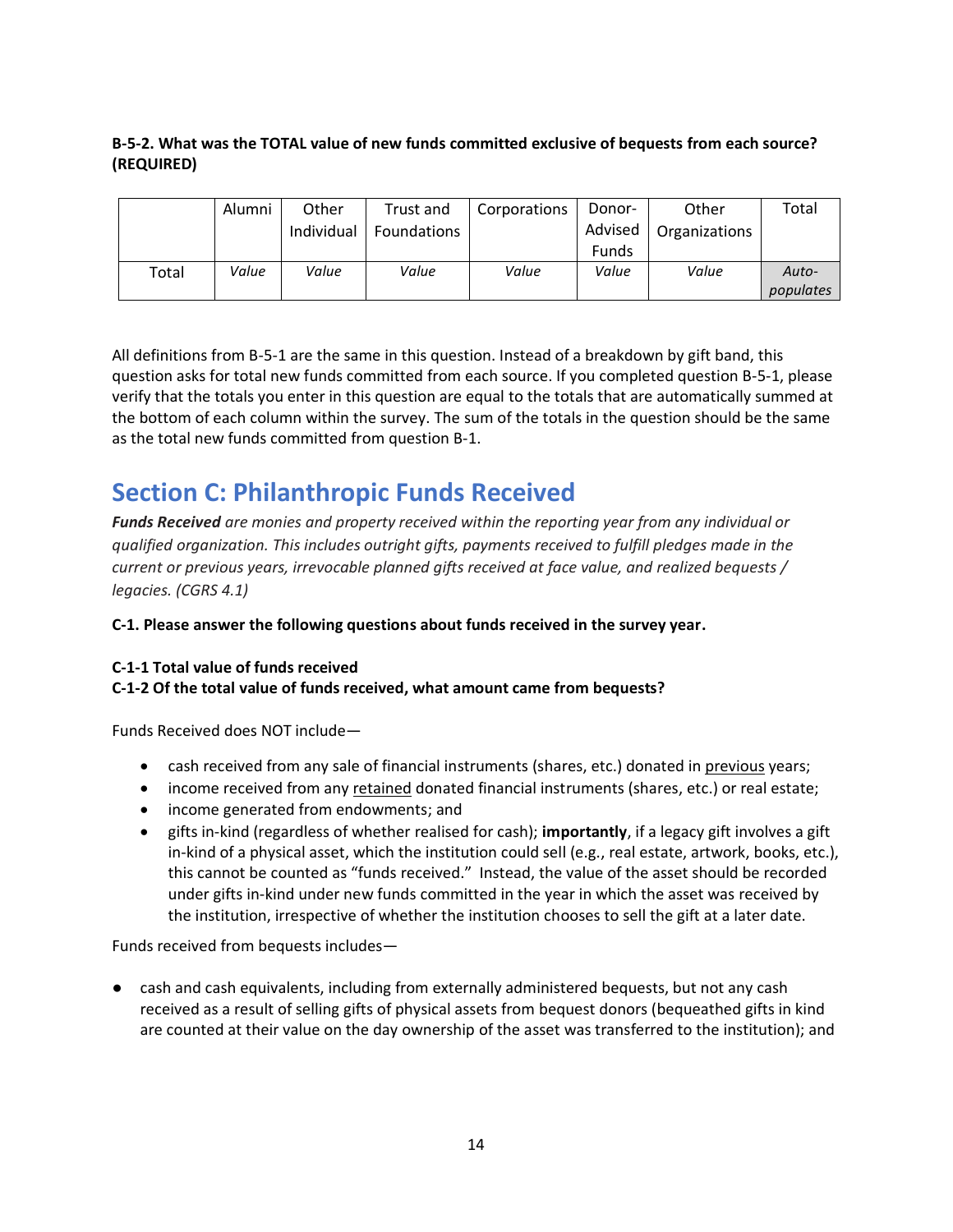● equivalent cash value of bequeathed gifts in-kind, whether retained or sold. These include, for example, real estate, artwork, or books. The equivalent cash value should be the independently assessed market value on the day that the gift was received.

This question should only include funds received by the institution in this year from the estates of deceased individuals. Pledges from living donors should not be included, as they could be revoked. Money still passing through probate also should not be included.

If the legacy includes financial instruments (shares, etc.), then these should be included in the answer to this question and should be valued on the day that they are received, not at the value that is eventually realised when sold.

### **C-2. Please answer the following questions about the largest cash gift your institution received in the survey year.**

### **C-2-1 What was the value of the largest cash gift your institution received in the survey year?**

Includes funds received such as bequest income received, and payments made on pledges secured in prior reporting years. It does not include gifts in-kind.

### **C-2-2 What was the source of the largest cash gift your institution received in the survey year?** Choose one response from the selections.

- Alumnus in lifetime
- Other individual in lifetime
- Trust/Foundation
- Corporations
- Donor-Advised Funds *NEW*
- Other organization

#### **C-3. Of the total funds received in C-1-1, how much was...(OPTIONAL)**

- Unrestricted
- Restricted for student financial aid and experience
- Restricted for faculty/staff support and experience
- Restricted for capital projects and infrastructure
- Restricted for research programs and partnerships
- Restricted for other purposes

The aim of this question is to demonstrate the donor's intent regarding the use of the gift.

**C-4-1. How many donors made contributions within each of the following ranges in the survey year?**  Donor counts are based on Funds Received, meaning that a "donor" would not include someone who pledged but did not pay during the year. Donors who made multiple gifts should be counted once within the range corresponding to the total value of gifts made during the year.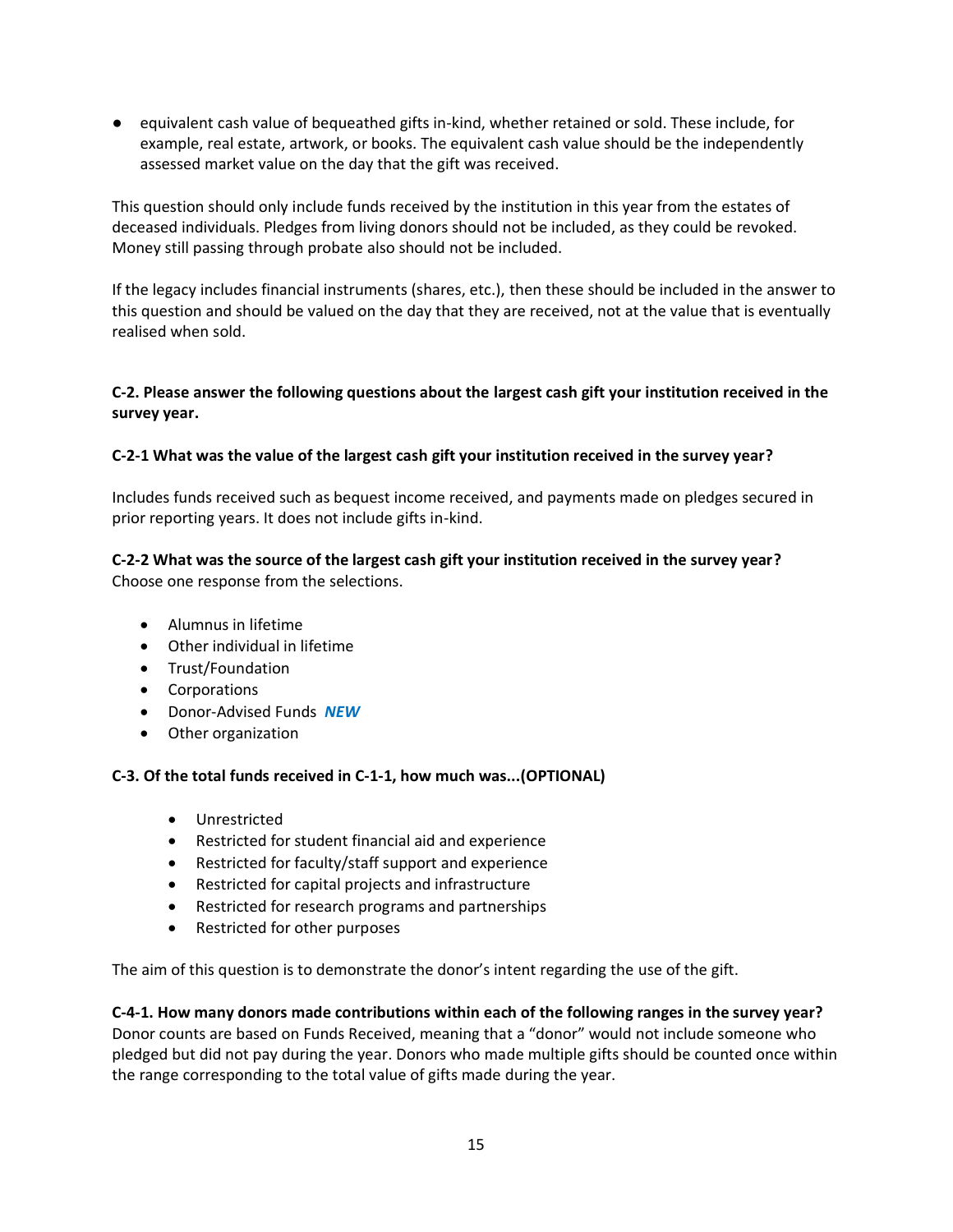|               | Alumni        | Other      | Trust and   | Corporations | Donor-       | Other         |
|---------------|---------------|------------|-------------|--------------|--------------|---------------|
|               |               | Individual | Foundations |              | Advised      | Organizations |
|               |               |            |             |              | <b>Funds</b> |               |
| \$1-\$999     | Donor         | Donor      | Donor count | Donor count  | Donor        | Donor count   |
|               | count         | count      |             |              | count        |               |
| $$1,000-$     | Donor         | Donor      | Donor count | Donor count  | Donor        | Donor count   |
| \$9,999       | count         | count      |             |              | count        |               |
| $$10,000-$    | Donor         | Donor      | Donor count | Donor count  | Donor        | Donor count   |
| \$24,999      | count         | count      |             |              | count        |               |
| \$25,000-     | Donor         | Donor      | Donor count | Donor count  | Donor        | Donor count   |
| \$49,999      | count         | count      |             |              | count        |               |
| \$50,000-     | Donor         | Donor      | Donor count | Donor count  | Donor        | Donor count   |
| \$99,999      | count         | count      |             |              | count        |               |
| \$100,000-    | Donor         | Donor      | Donor count | Donor count  | Donor        | Donor count   |
| \$999,999     | count         | count      |             |              | count        |               |
| $$1,000,000-$ | Donor         | Donor      | Donor count | Donor count  | Donor        | Donor count   |
| \$4,999,999   | count         | count      |             |              | count        |               |
| \$5,000,000+  | Donor         | Donor      | Donor count | Donor count  | Donor        | Donor count   |
|               | count         | count      |             |              | count        |               |
| Total         | Auto-         | Auto-      | Auto-       | Auto-        | Auto-        | Auto-         |
|               | populat<br>es | populates  | populates   | populates    | populates    | populates     |

Please count all contributions, regardless of source, including alumni, other individuals, foundations, corporations, donor-advised funds, and others.

If a donor has given more than one gift during the year, they should be counted only once and reported in the range corresponding to the total value of in-year giving

|  | C-4-2. How many donors made contributions from each source? (REQUIRED) |  |
|--|------------------------------------------------------------------------|--|
|--|------------------------------------------------------------------------|--|

|       | Alumni | Other      | Trust and          | Corporations | Donor-       | Other         | Total          |
|-------|--------|------------|--------------------|--------------|--------------|---------------|----------------|
|       |        | Individual | <b>Foundations</b> |              | Advised      | Organizations |                |
|       |        |            |                    |              | <b>Funds</b> |               |                |
| Total | Donor  | Donor      | Donor count        | Donor count  | Donor        | Donor count   | Auto populates |
|       | count  | count      |                    |              | count        |               |                |

All definitions from C-4-1 are the same in this question. Donor counts are based on Funds Received. Instead of a breakdown by gift band, this questions just asks for a total number of donors from each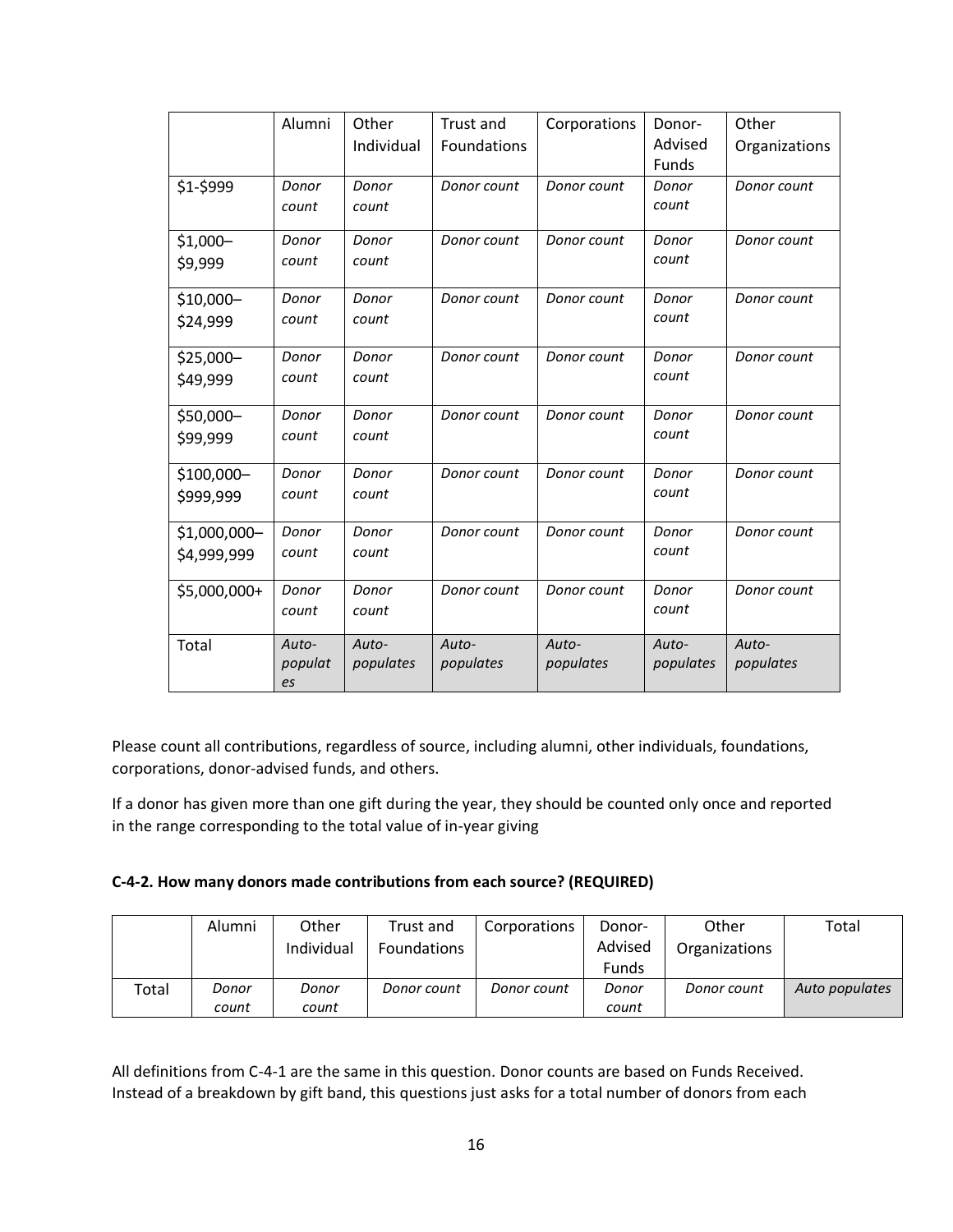source. If you completed question C-4-1, please verify that the totals you enter in this question are equal to the totals that are automatically summed at the bottom of each column within the survey.

**C-5-1. What was the total value of funds received within each of the following ranges in the survey year?** Multiple gifts from a single donor should be summed and counted once within the range corresponding to the total value of cash income received within the year.

|              | Alumni    | Other      | Trust and   | Corporations | Donor-    | Other         |
|--------------|-----------|------------|-------------|--------------|-----------|---------------|
|              |           | Individual | Foundations |              | Advised   | Organizations |
|              |           |            |             |              | Funds     |               |
| \$1-\$999    | Value     | Value      | Value       | Value        | Value     | Value         |
| $$1,000-$    | Value     | Value      | Value       | Value        | Value     | Value         |
| \$9,999      |           |            |             |              |           |               |
| \$10,000-    | Value     | Value      | Value       | Value        | Value     | Value         |
| \$24,999     |           |            |             |              |           |               |
| \$25,000-    | Value     | Value      | Value       | Value        | Value     | Value         |
| \$49,999     |           |            |             |              |           |               |
| \$50,000-    | Value     | Value      | Value       | Value        | Value     | Value         |
| \$99,999     |           |            |             |              |           |               |
| \$100,000-   | Value     | Value      | Value       | Value        | Value     | Value         |
| \$999,999    |           |            |             |              |           |               |
| \$1,000,000- | Value     | Value      | Value       | Value        | Value     | Value         |
| \$4,999,999  |           |            |             |              |           |               |
| \$5,000,000+ | Value     | Value      | Value       | Value        | Value     | Value         |
| Total        | Auto-     | Auto-      | Auto-       | Auto-        | Auto-     | Auto-         |
|              | populates | populates  | populates   | populates    | populates | populates     |

Funds received counted in this question should correspond to the value of funds received reported in question C-1-1.

Please count all contributions, regardless of source, including alumni, other individuals, foundations, corporations, donor-advised funds, and others.

If a donor has given more than one gift during the year, the gifts should be summed, and the total should be used to place the gift into the appropriate range.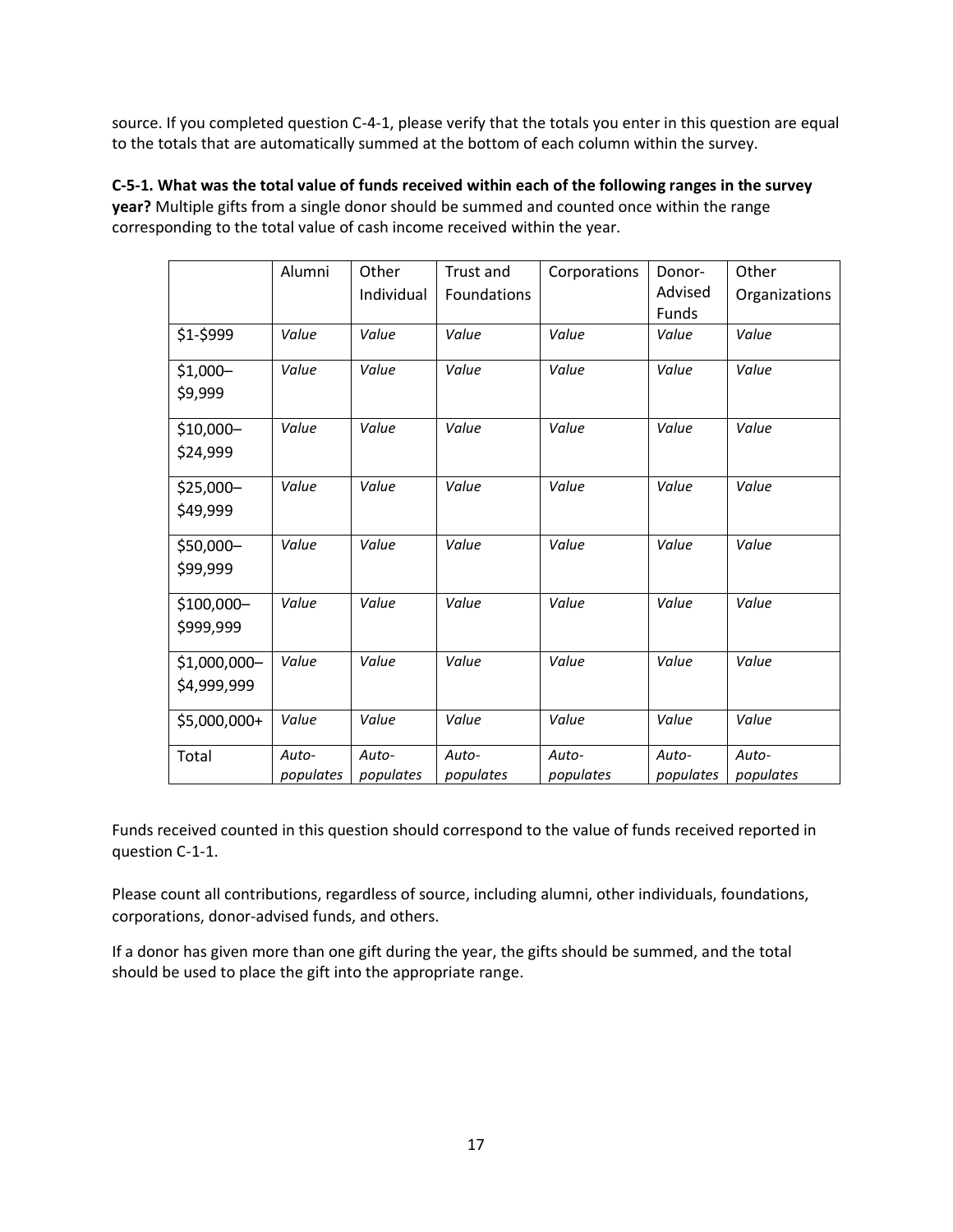### **C-5-2. What was the TOTAL value of funds received from each source? (REQUIRED)**

|       | Alumni | Other<br>Individual | Trust and<br><b>Foundations</b> | Corporations | Donor-<br>Advised     | Other<br>Organizations | Total     |
|-------|--------|---------------------|---------------------------------|--------------|-----------------------|------------------------|-----------|
| Total | Value  | Value               | Value                           | Value        | <b>Funds</b><br>Value | Value                  | Auto-     |
|       |        |                     |                                 |              |                       |                        | populates |

All definitions from C-5-1 are the same in this question. Instead of a breakdown by gift band, this question asks for total funds received from each source. If you completed question C-5-1, please verify that the totals you enter in this question are equal to the totals that are automatically summed at the bottom of each column within the survey. The sum of the totals in the question should be the same as the total funds received from question C-1-1.

### <span id="page-17-0"></span>**Section D: Constituents and donors**

### **D-1. Please enter details about your alumni below:**

- Total living alumni
- Total legally contactable alumni
- Alumni solicited

**D-1-1 Total Living Alumni** – provide the total number of living alumni, not just those who are contactable. Alumni are former students of the institution. While institutions may define "alumni" in a variety of ways, for the purpose of this survey please count all former students—full- or part-time, undergraduate or graduate—who have earned some credit toward one of the degrees, certificates, or diplomas offered by the reporting institution.

Alumni definitions can be found in CGRS, Chapter 2.

**D-1-2 Total Legally Contactable Alumni** – provide the number of legally contactable living alumni those for whom you have a current postal address, email address, or phone number anywhere in the world.

Legally contactable alumni should be a subset of total alumni reported in D-1-1.

**D-1-3 Alumni Solicited** – the number of alumni to whom you made a targeted ask. This could include alumni asked via telethons, direct mail, email solicitations, face-to-face asks, and tailored proposals.

It does not include indirect asks, including "piggy back" asks, which are defined as mailings with a primary purpose that was not to ask, but that may have included either a donation form or a note of a donation website. Typical examples of "piggy back" asks include sending a donation form along with the alumni magazine, a telethon pre-call letter without an explicit ask in it, or an event booking form that includes a line for adding a donation to a booking fee, or a mailing to encourage legacy pledges that also includes a lifetime gift donation form.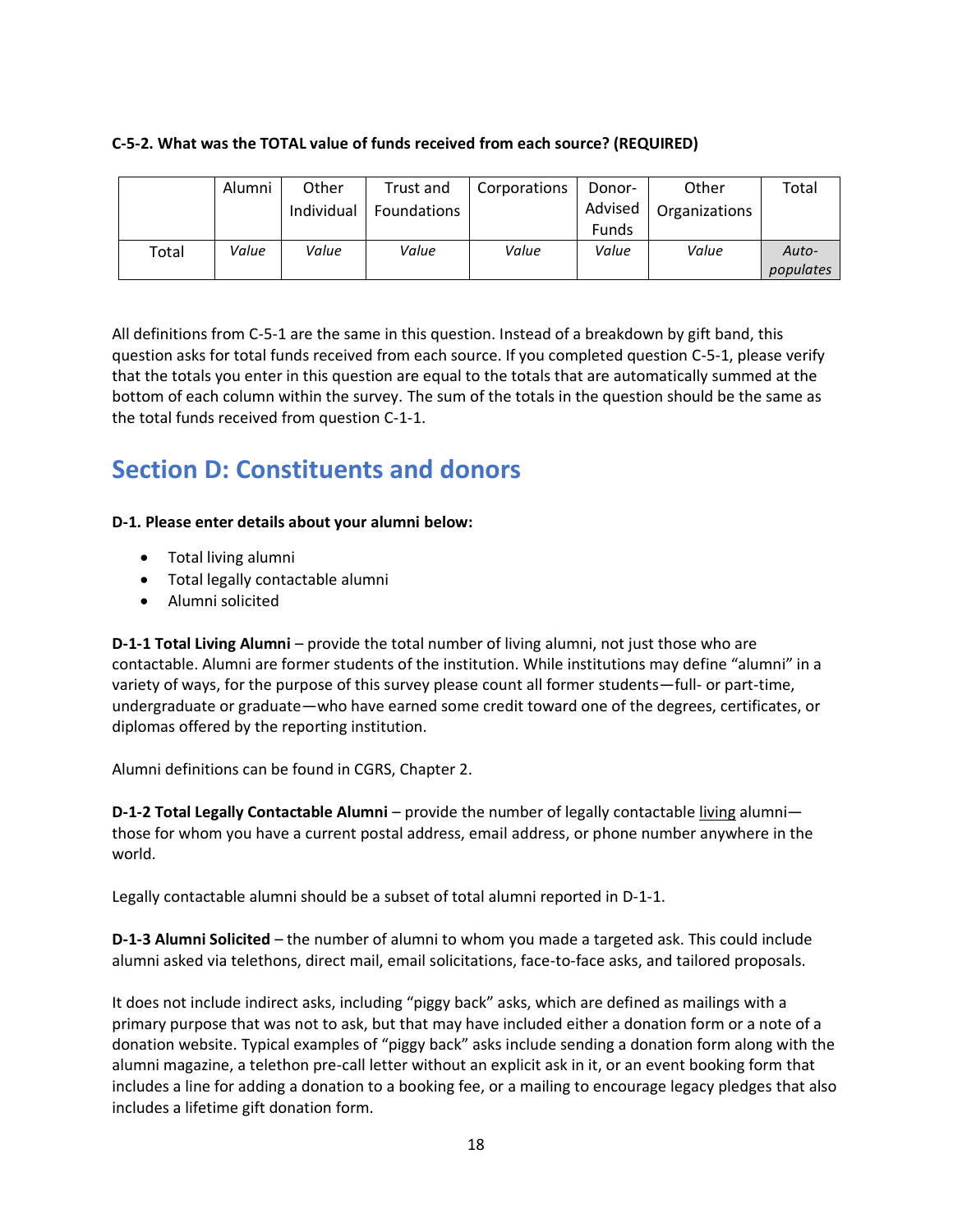Each potential alumnus should be counted only once in this section. For example, if someone is called in a telethon and also receives a direct mail ask, that person should be counted only once. If another person receives more than one direct mail ask, that person also should be counted just once.

### **D-2. Please enter details about your legacy commitments /bequest intentions in the survey year below (REQUIRED):**

### **D-2-1 How many new legacy commitments/bequest intentions were confirmed?**

As noted in the Key Terminology section, bequests/legacy intentions should be counted at face value from donors who were age 65 or older by the end of the reporting year. Reference CASE Standards for additional details and examples of counting bequests/legacy intentions. (CGRS, 3.6)

Include bequest intentions/pledges where—

● the individual has confirmed in writing that he or she has included a gift in his or her will to your institution and that the will has been executed—the clause is already in a signed will and is not just an intention to do so in the future. Contingent bequests, where the will specifies that your institution only will receive the gift should all other gifts specified in the will fail/cannot be fulfilled, should be excluded.

#### **D-2-2** *NEW* **Provide the value of documented bequests/legacy intentions.**

If you do not currently count bequests/legacy intentions or if you did not secure any during the fiscal year(s), mark 0.

#### **D-2-3 How many bequests were the source of contributions to funds received?**

D-2-3 is the number of individual bequests that were the source of bequest funds received in the year (i.e., the number of bequests that make up the funds figure from C-1-2). You may have received several payments from a single bequest as the estate is settled; these should be counted only once. For example, a bequest that settles in three contributions (\$10,000; \$20,000; \$30,000) should be counted as a single bequest.

#### **D-3** *NEW* **Please enter details about your donor acquisition, retention, and reactivation: (OPTIONAL)**

This question captures donor lifecycle data for alumni and other individual donors. Donor counts for giving trends should reflect counts of alumni and non-alumni individual donors who received either legal credit, hard credit, direct contribution credit, soft credit, or recognition credits, inclusive of outright gifts and pledge payments.

Donor counts are based on Funds Received, meaning that a "donor" would not include someone who pledged by did not pay during the year.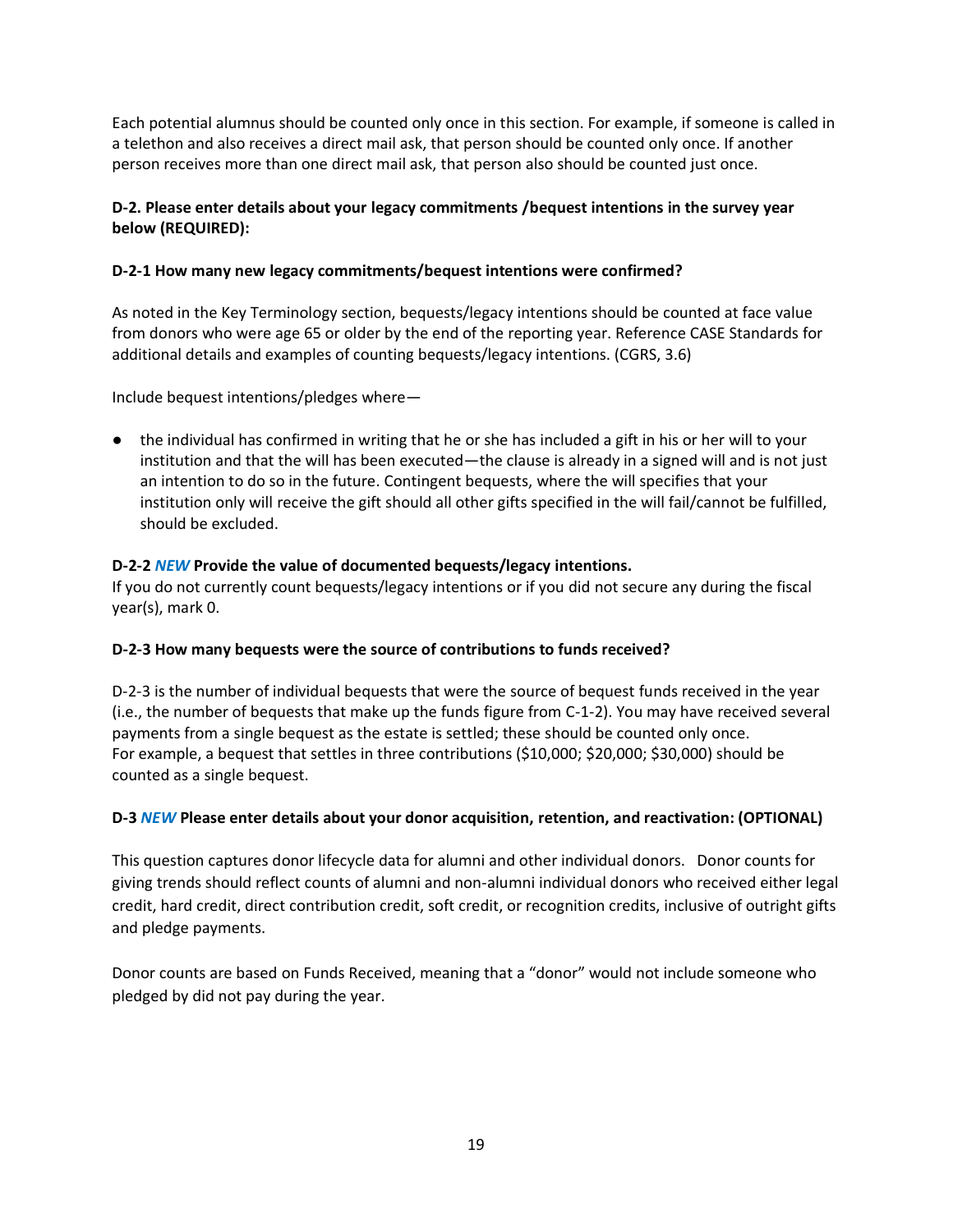|                                                                                                       | <b>Additional Details</b>                                                                                                                                                                                                                                                                                                                                                                                                                                                                                                                                                                                                            |
|-------------------------------------------------------------------------------------------------------|--------------------------------------------------------------------------------------------------------------------------------------------------------------------------------------------------------------------------------------------------------------------------------------------------------------------------------------------------------------------------------------------------------------------------------------------------------------------------------------------------------------------------------------------------------------------------------------------------------------------------------------|
| <b>Total Individual</b><br><b>Donors in FY22</b>                                                      | Count of all individual donors who made a gift in the reporting year.                                                                                                                                                                                                                                                                                                                                                                                                                                                                                                                                                                |
| <b>Acquired: First-Time</b><br><b>New Donors in FY22</b>                                              | Count of first-time donors who made a gift in the reporting year. This<br>includes donors who contributed in FY22 and had never, to the<br>institution's knowledge, given previously.                                                                                                                                                                                                                                                                                                                                                                                                                                                |
| <b>Last Year Donors:</b><br>Donors who made a<br>gift in FY21                                         | Count of all individual donors who made a gift in the last reporting year<br>(FY21).                                                                                                                                                                                                                                                                                                                                                                                                                                                                                                                                                 |
| <b>Retained: Donors who</b><br>gave in both FY21 and<br><b>FY22</b>                                   | Count of donors who made a gift in both the reporting year (FY22) and<br>the last year (FY21).                                                                                                                                                                                                                                                                                                                                                                                                                                                                                                                                       |
| 1-5 Year Lapsed: Count<br>of donors who gave at<br>least once in FY16-<br><b>FY20 but not in FY21</b> | Count of donors who gave at least once in FY16, FY17, FY18, FY19, or<br>FY20 and did not make a contribution in the last year (FY21). This<br>information will be used to calculate a 1-5 Year Reactivation Rate.<br>Note: Most institutions have disproportionately large pools of long-<br>lapsed donors. Including the entire lapsed donor pool typically brings<br>down reactivation rates to 1-2% for institutions, regardless of sector or<br>country, due to the low likelihood of long-lapsed (6+ year donors) to give<br>again. See below for how CASE will still provide benchmarks on long-<br>lapsed reactivated donors. |
| <b>Reactivated (Count of -</b><br>1-5 year lapsed donors<br>who gave in the<br>reporting year)        | Count of 1-5 year lapsed donors who made a gift in the reporting year,<br>FY22. This includes individuals who gave at least once in FY16, FY17,<br>FY18, FY19, or FY20 and did not make a contribution in the last year<br>(FY21) and contributed again in FY22.<br>For analysis, CASE will identify the count of long-lapsed reactivated<br>donors by subtracting the count of acquired, retained, and 1-5 year<br>reactivated donors from the Total FY22 donor count. The remaining<br>donors will be those who reactivated after lapsing 6+ years.                                                                                |

### **D-4** *NEW* **Please enter details about your giving by alumni graduation cohort: (OPTIONAL)**

#### **Legally Contactable Alumni**

Report unduplicated counts of legally contactable alumni by graduation cohort as well as an additional category including other alumni. Total Legally Contactable Alumni here should match your response in question D-1-2.

Count individuals who received multiple credentials from the institution (an undergraduate degree and subsequent professional degree) based on when the first credential was awarded. Categories include:

- Alumni 0-5 Years Out: First credential awarded between 2017-2022
- Alumni 6-10 Years Out: First credential awarded between 2012-2016
- Alumni 11-20 Years Out: First credential awarded between 2002 2011
- Alumni 21-30 Years Out: First credential awarded between 1992-2001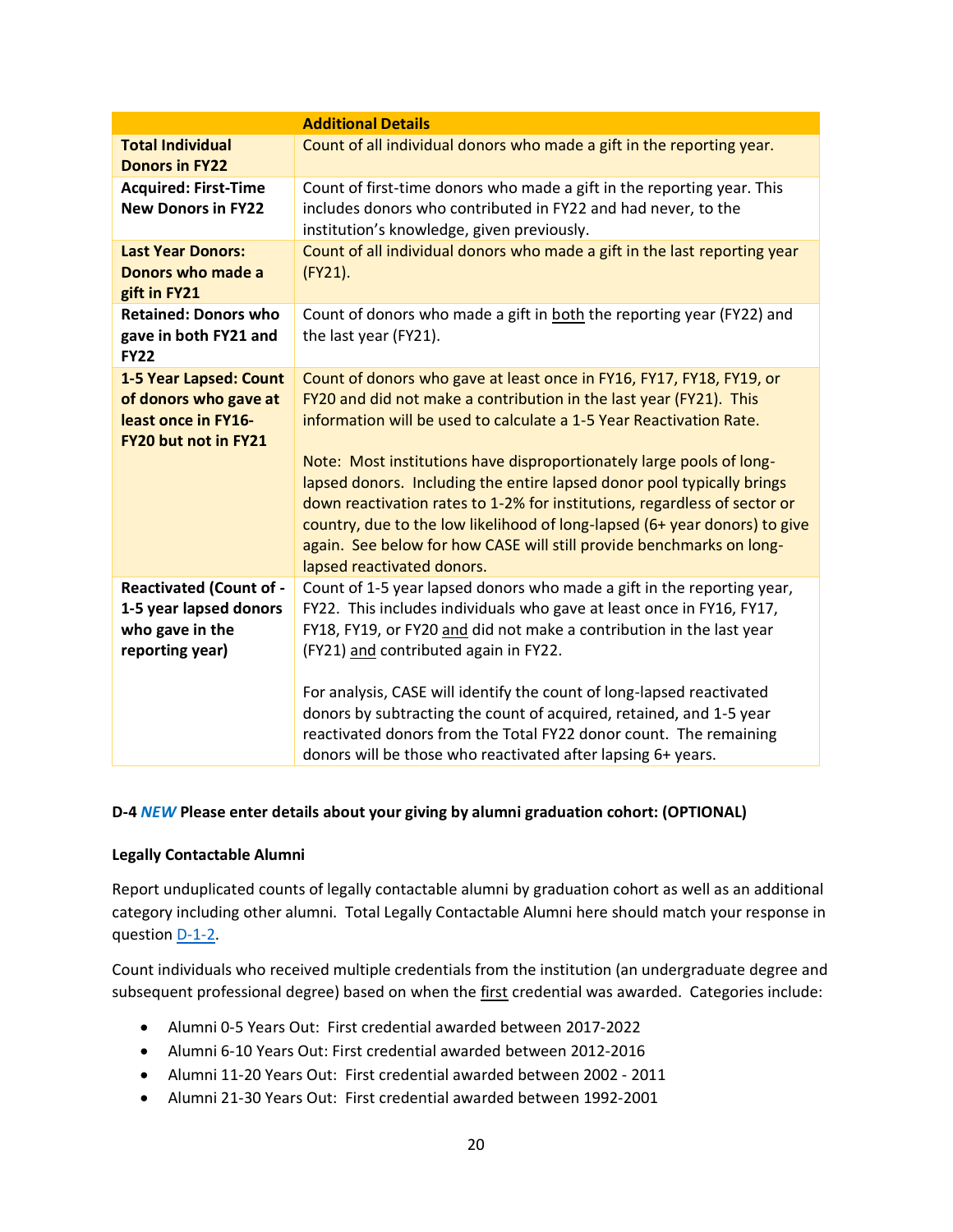- Alumni 31-40 Years Out: First credential awarded between 1982 1991
- Alumni 41-50 Years Out: First credential awarded in between 1972 1981
- Alumni 51+ Years Out: First credential awarded 1971 or earlier
- All Other Alumni—Non-Diploma/Degree /Certificate/Award Holders

Other Alumni includes individuals who completed at least one term or one semester or at least one degree-credit course in a degree-granting program with passing grades, but who did not receive a diploma, degree, award, or certificate. This includes students who transferred to another institution prior to meeting degree requirements. Other Alumni might include honorary graduates (e.g., the only degree from your institution is an honorary one), post-docs, visiting students—such as study abroad students—and any other individual your institution considers an alumnus/a not already counted in another category.

### **Alumni Donors (Hard & Soft Credit)**

Report unduplicated counts of alumni donors by graduation cohort using cohort categories defined above.

Donor counts should reflect counts of alumni donors who received either legal credit, hard credit, direct contribution credit, soft credit, or recognition credits, inclusive of outright gifts and pledge payments.

Donor counts are based on Funds Received, meaning that a "donor" would not include someone who pledged by did not pay during the year. The total count of alumni donors should be greater than or equal to your response to C-4-2, which asks for the count of alumni by hard, or legal credit only. The count of alumni should be less than your count of contactable alumni.

### <span id="page-20-0"></span>**Section E: Campaigns**

A "campaign" is a concentrated effort to raise a specified sum of money to meet a specified goal or goals, normally within a specified period of time.

Information on Global Campaign Guidelines begin with Chapter 7 of the CASE Global Reporting Standards.

Campaigns can be for a specific purpose (e.g., \$15 million for a new building), or can be institution wide, with several specific purposes under a campaign "umbrella."

Some campaigns include annual fund returns against their campaign target; others do not. Both approaches are acceptable.

Campaigns are normally divided into a "quiet phase" (where funds are sought, mostly from major gifts, but the campaign is not publicly announced); and a "public phase" (the period between public announcement of the campaign, and its conclusion).

**E-1. As of the end of the most recent fiscal year, were you in a campaign for the institution as a whole? If yes, what phase of the campaign are you in (private/quiet or public)?**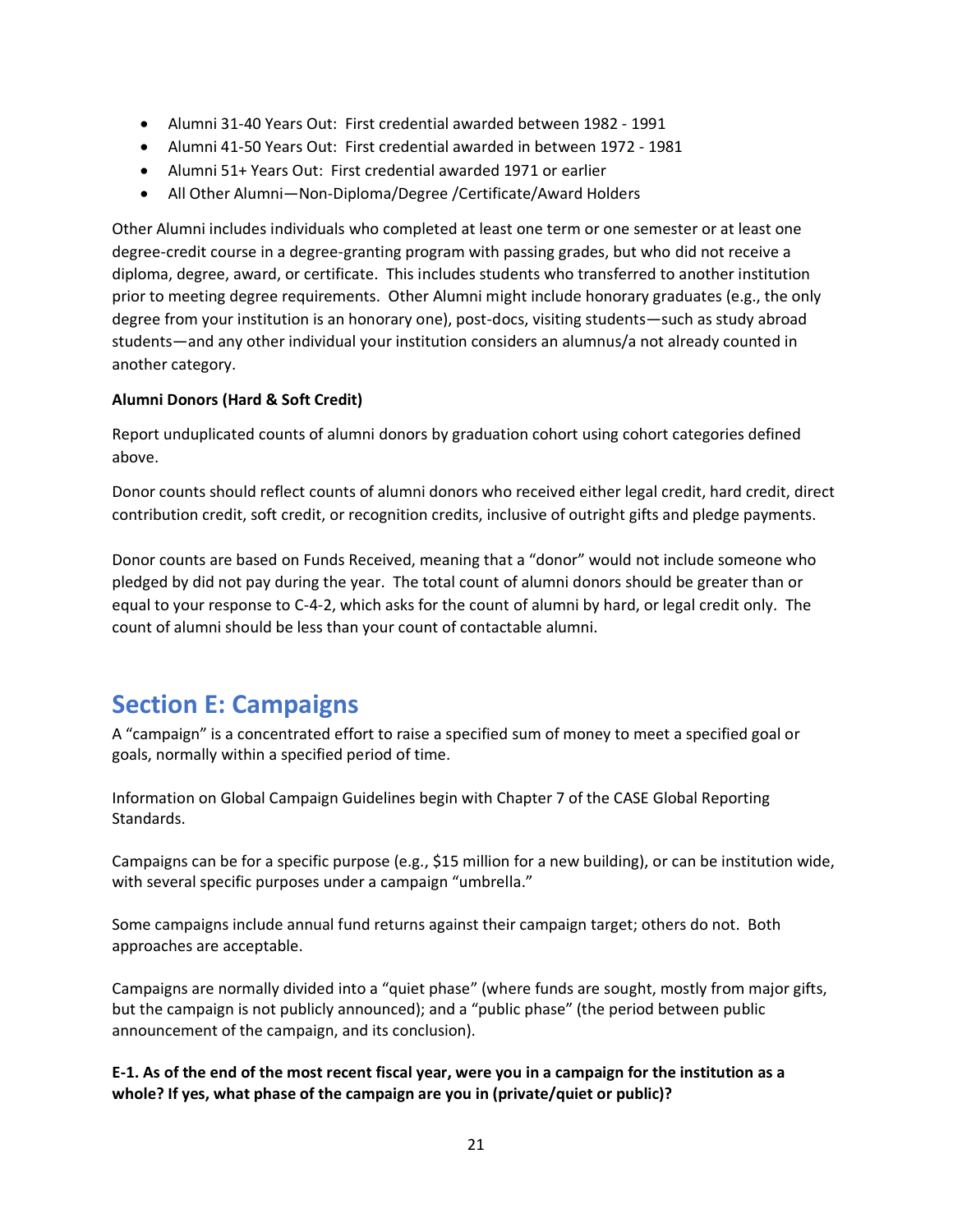- No Campaign
- Yes, private/quiet
- Yes, public

### **E-2. If you were in the public phase of a campaign as of the end of the most recent fiscal year, what was the financial target of the campaign?**

If the campaign is in a private/quiet phase, then there is no need to report your target.

In keeping with the definition above, fundraising initiatives that do not have specified financial targets are not "campaigns."

### **E-3. How many years do you expect the campaign to last (both private/quiet and public phase)?**

Count the total number of years from start of the private portion of the campaign to its anticipated public announcement of conclusion.

### <span id="page-21-0"></span>**Section F: Investment and staffing**

### **F-1. What were the TOTAL fundraising costs of your institution in the survey year, as reported on the 2020 T3010?**

The Canadian Registered Charity Information Return (T3010) asks charities to report total expenditures on fundraising. The following guidance is taken from [T4033 Completing the Registered Charity](https://www.canada.ca/content/dam/cra-arc/formspubs/pub/t4033/t4033-17e.pdf)  [Information Return:](https://www.canada.ca/content/dam/cra-arc/formspubs/pub/t4033/t4033-17e.pdf)

Line 5020: Enter the total expenses the charity paid out for fundraising activities, whether carried out by the charity or by third-party fundraisers. Examples of fundraising expenditures are—

- expenditures for fundraising activities, including salaries and overhead costs, promotional materials, campaign supplies, electronic data processing, and year-round office expenses directly related to fundraising;
- expenditures for promoting the charity and its activities to the community, mainly for fundraising purposes;
- fees the charity paid to third-party fundraising consultants or agencies (or amounts retained by them); and
- postage costs for direct mail canvassing.

For more information on acceptable fundraising expenditures, see the Canada Revenue Agency's guidance on [Fundraising by registered charities, CG-013.](https://www.canada.ca/en/revenue-agency/services/charities-giving/charities/policies-guidance/fundraising-registered-charities-guidance.html)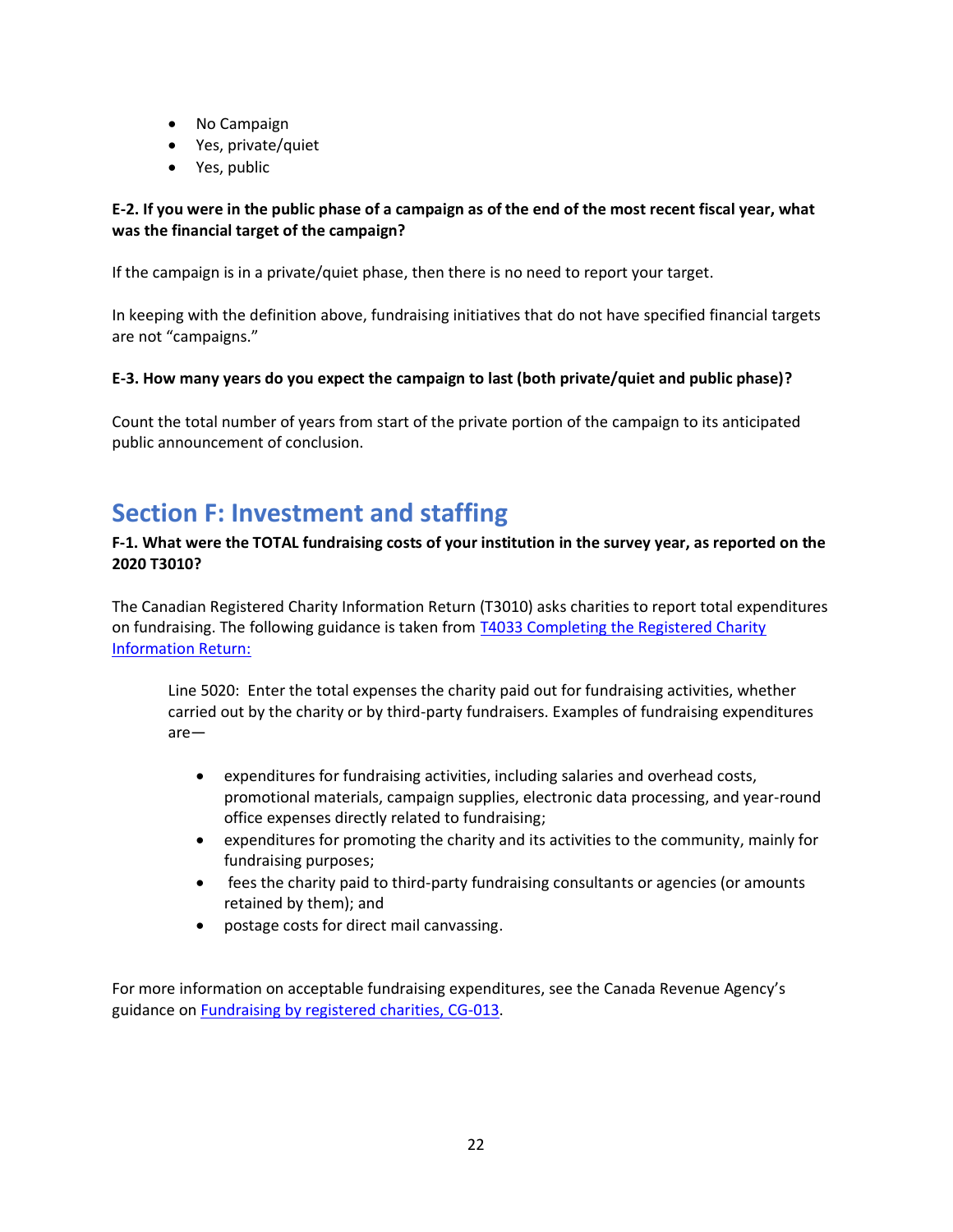### **F-2. What is the total full-time equivalent (FTE) count of institution employees responsible for fundraising, regardless of where they report in the institution?**

This question seeks to determine the size of the fundraising functions at your institution. Departments/faculties outside of the advancement program who occasionally fundraise or act as "champions," (these might include deans, faculty members, or athletic personnel) should not be included in this total.

Staff should be allocated to either fundraising or alumni relations, depending on which area comprises the majority of their role. Those with equally split roles should be attributed 50:50 between the two categories (for examples see the table below).

Temporary staff, such as student telethon callers, envelope stuffers, or temporary staff who work at fundraising/alumni events, should not be included in these numbers.

### **F-3. What is the total full-time equivalent (FTE) count of institution employees responsible for alumni relations, regardless of where they report in the institution?**

This question seeks to determine the size of the alumni relations function(s) at your institution.

Staff should be allocated to either fundraising or alumni relations, depending on which area comprises the majority of their role. Those with equally split roles should be attributed 50:50 between the two categories (for examples see the table below).

Temporary staff, such as student telethon callers, envelope stuffers, or temporary staff who work at fundraising/alumni events, should not be included in these numbers.

| <b>Role</b>                             | <b>Fundraising</b> | <b>Alumni Relations</b> |
|-----------------------------------------|--------------------|-------------------------|
| Director of Development                 | 100%               |                         |
| Development/Gift Officers               | 100%               |                         |
| <b>Annual Fund Staff</b>                | 100%               |                         |
| Prospect Researcher                     | 100%               |                         |
| <b>Trusts Officer</b>                   | 100%               |                         |
| Legacy Officer                          | 100%               |                         |
| PA/Secretary for Director/Gift Officers | 100%               |                         |
| Alumni Officer (if fundraising in job   | 50%                | 50%                     |
| description)                            |                    |                         |
| Head of Operations/Development Services | 50%                | 50%                     |
| Head of Data                            | 50%                | 50%                     |
| Data Entry Staff                        | 50%                | 50%                     |
| Alumni Officer (no fundraising in job   |                    | 100%                    |
| description)                            |                    |                         |
| Magazine/Communications Officer         |                    | 100%                    |
| PA/Secretary for Alumni Office          |                    | 100%                    |
| Alumni Reunions/Event Officer           |                    | 100%                    |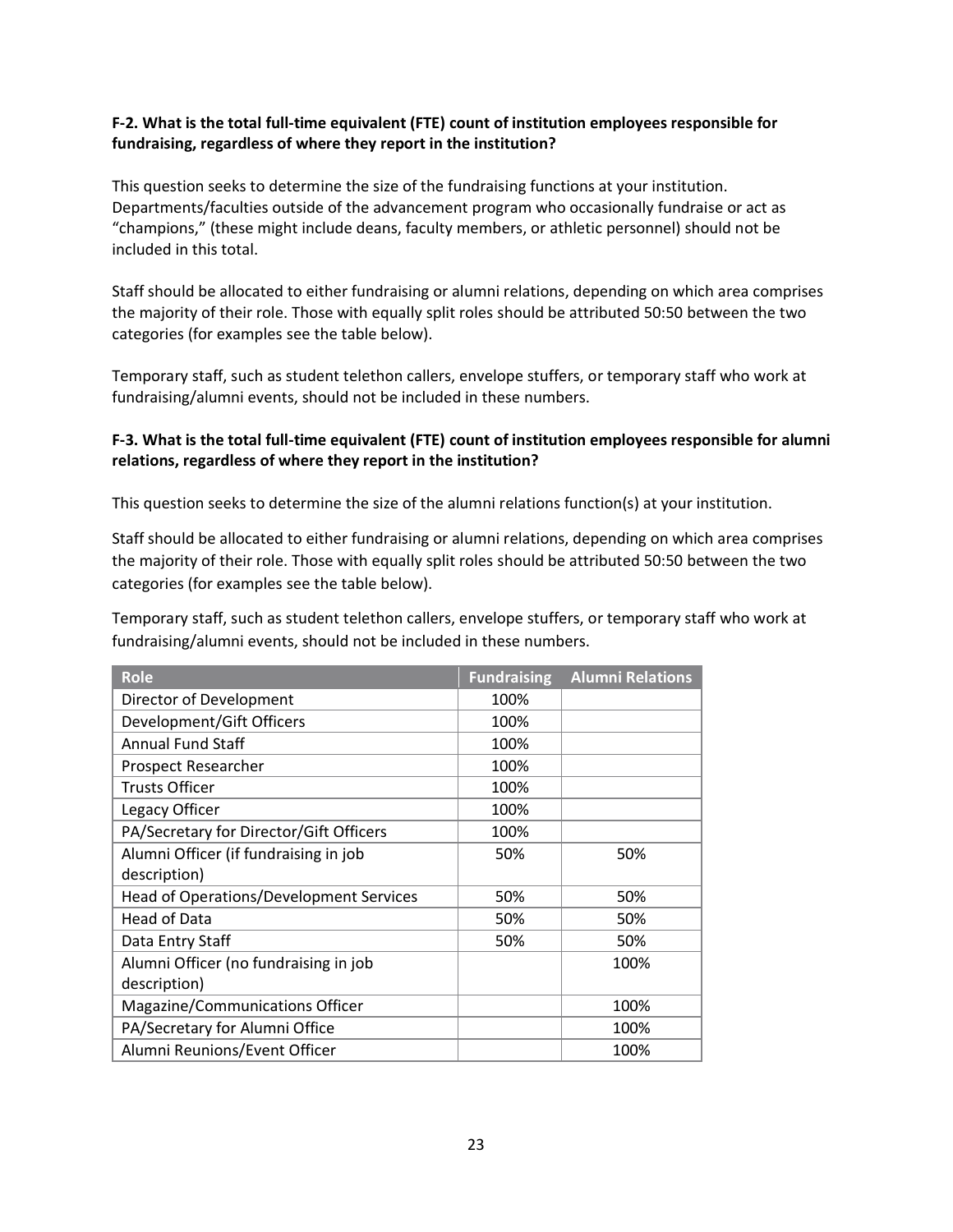## <span id="page-23-0"></span>**Section G: Sign off and Data Sharing Agreement**

**G-1. The senior most advancement professional at my institution has reviewed and signed off on the reported data.** 

• I agree

We require that the senior most Advancement Professional/Chief Advancement Officer reviews and signs off on reported data before the data is submitted.

### **Data Sharing Agreement**

CASE-CCAE Support of Education Survey, Canada, 2022

#### **Background**

The Canadian Council for the Advancement of Education (CCAE) has partnered with CASE on the CASE-CCAE Survey and agrees to the terms of use of the CASE database as described below.

Agreement between the Council for Advancement and Support of Education ("CASE") and the Institution indicated below (the "Institution") individually a Party and together the Parties.

The Parties hereby agree in consideration for the rights granted by CASE to the Institution and the rights granted by the Institution to CASE:

#### **1. Definitions**

The following definitions apply in this agreement:

Data means the data comprising the questionnaire responses provided by the Institution to CASE in respect of the 2022 CASE-CCAE Survey of Charitable Giving to Higher Education in Canada;

Database means that database of data comprising disaggregated questionnaire responses and information provided by Sharing Institutions and the data and information contained therein;

Survey means the CASE-CCAE of Charitable Giving to Higher Education in Canada conducted by CASE in partnership with CCAE ("Canadian Council for Advancement of Education");

Survey Collaborators means CASE, CCAE, and such other organizations as is approved by CASE subject always to the confidentiality provisions set out in clause 3;

Tool means the online reporting tool accessible at the website address notified by CASE to the Institution providing access to the Database;

Sharing Institution means an institution that has agreed to the terms contained in this Agreement.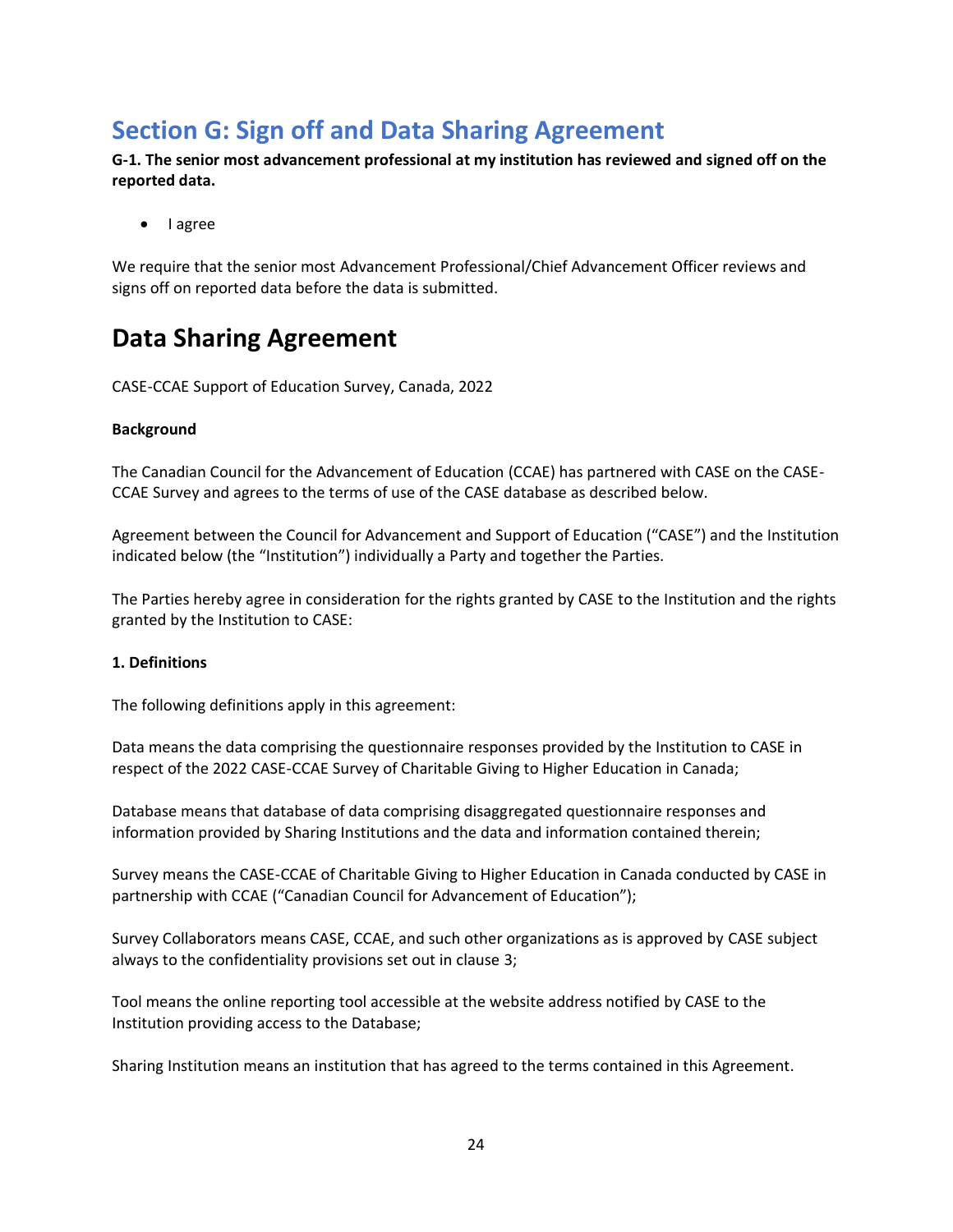### **2. Rights**

2.1 CASE hereby grants the Institution a right to access the Tool and use the information contained in the Database solely for the Institution's internal benchmarking or performance for the term of this Agreement, subject always to Clause 3.

2.2 The Institution hereby grants CASE and CCAE:

2.2.1 a non-exclusive, perpetual, royalty free, worldwide license to use the Data for the purposes of the Survey subject to the terms of this Agreement; and

2.2.2 a non-exclusive, perpetual, royalty free, worldwide license to sub-licensee the Data to the Survey Collaborators for the purposes of the Survey; and

2.2.3 a non-exclusive, perpetual, royalty free, worldwide license to sub-licensee the Data to other Sharing Institutions for the purposes of internal benchmarking of performance.

### **3. Confidentiality**

3.1 The Institution shall:

(a) keep confidential the Database and/or information obtained from the Tool;

(b) not disclose to third parties, without the express prior written consent of CASE, the Database and/or information obtained from the Tool;

(c) ensure that no publication of Database and/or information obtained from the Tool occurs without the prior express written consent of CASE; and

(d) disclose the Database and/or information obtained from the Tool which is provided by CASE to the Institution for internal benchmarking or performance, only to those persons necessary for the purposes of such internal benchmarking and only to the extent necessary for the proper performance of their duties.

3.2 The Institution shall ensure that the obligations in clause 3.1 are observed by its employees, students, officers and agents and by any other party retained by the Institution and any other party who engages in the internal benchmarking or performance at the instigation of the Institution.

3.3 The Institution shall notify CASE immediately if it becomes aware of any disclosure in breach of the obligations in this clause 3. At the request of CASE, the Institution will take all such steps as are necessary to prevent further disclosure.

3.4 The provisions of this clause 3 shall not apply to:

(a) any information which is in the public domain at the date of this agreement or which subsequently comes into the public domain other than by breach of this agreement or any other confidentiality agreement; or

(b) any information already in the possession of the Institution at the date of this agreement, other than under an obligation of confidentiality; or

(c) any information obtained without any obligation of confidence from a third party that is not in breach of a confidentiality agreement with the Company concerning the information obtained;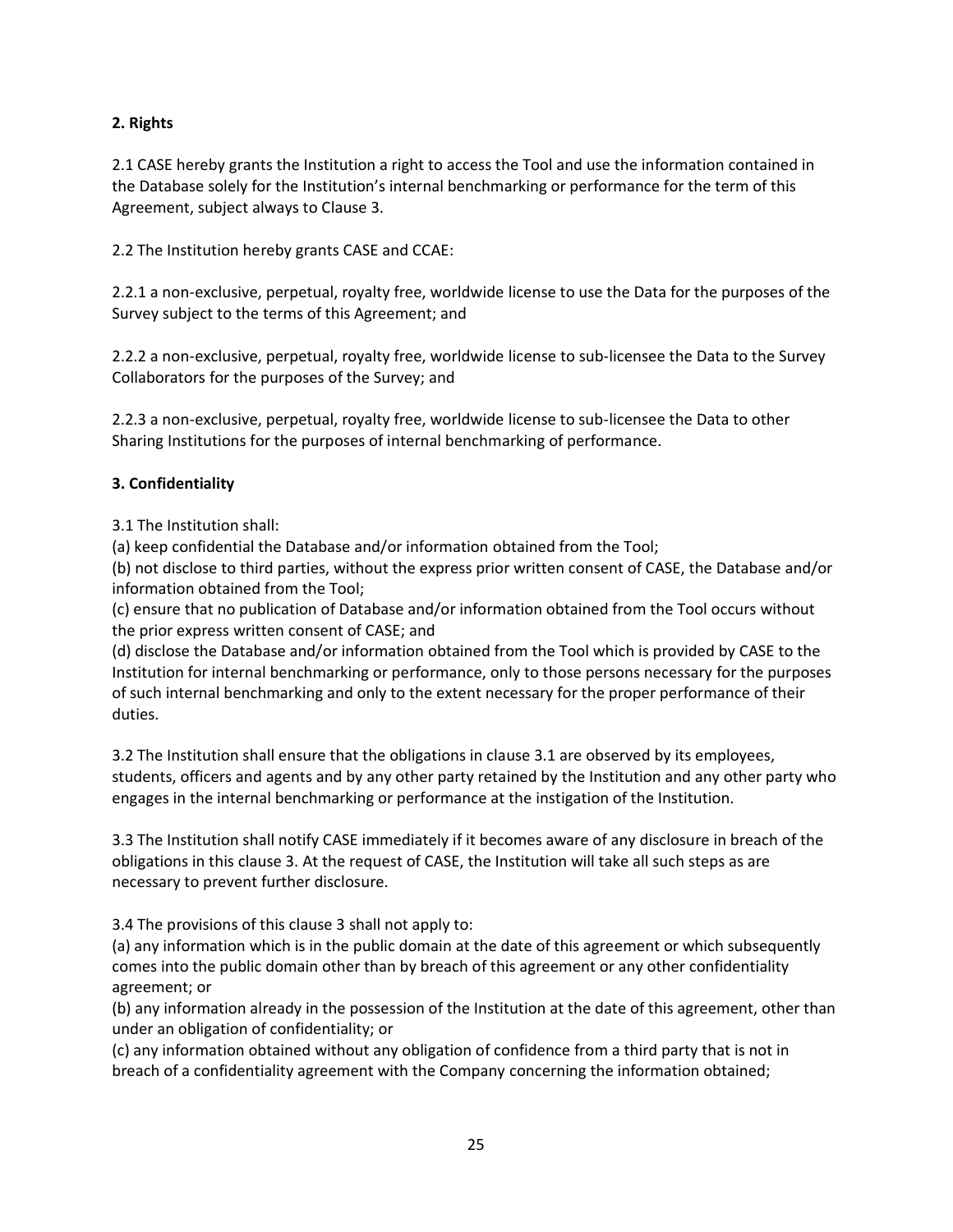(d) the extent information is required to be disclosed by law, by any governmental or other regulatory authority or by a court or other authority of competent jurisdiction provided that, to the extent it is legally permitted to do so, it gives the other party as much notice of such disclosure as possible and, where notice of disclosure is not prohibited, it takes into account the reasonable requests of the other party in relation to the content of such disclosure.

3.5 On termination of this Agreement, the Institution shall erase all Database and/or information obtained from the Tool from computer and communications systems and devices used by it, including such systems and data storage services provided by third parties (to the extent technically practicable).

3.6 CASE gives no warranty of any kind in respect of the Tool or the Database and all statutory and implied warranties, terms and conditions are excluded to the full extent allowed by law.

3.7 The provisions of this clause 3 shall be deemed effective from the time of signing of this agreement and shall remain in full force and effect thereafter.

### **4. Duration and Termination**

4.1 This Agreement shall come into force on the date of signature below and shall remain in force until the earlier of:

(a) three months after CASE has served a notice to the Institution; or

(b) the date of any breach by the Institution of the terms of this Agreement; or

(c) 14 days after the date of any notice of breach of this Agreement by CASE as notified by the Institution.

Executed as an agreement for and on behalf of:

| Name of Institution: |
|----------------------|
| First Name:          |
| Last Name:           |
| Position:            |
| Date:                |

**G-2. I have read and signed the Data Sharing Agreement.** 

• I agree

### <span id="page-25-0"></span>**Impacts of COVID-19**

**In FY22, did your institution's financial investment in advancement (your annual budget) return to pre-pandemic levels?** Y/N

**If yes, what was that renewed percentage of investment?**  Please enter the percent difference between FY20 and FY22.

**If no, what was the percentage of the budget reduction?** Please enter the percent difference between FY20 and FY22.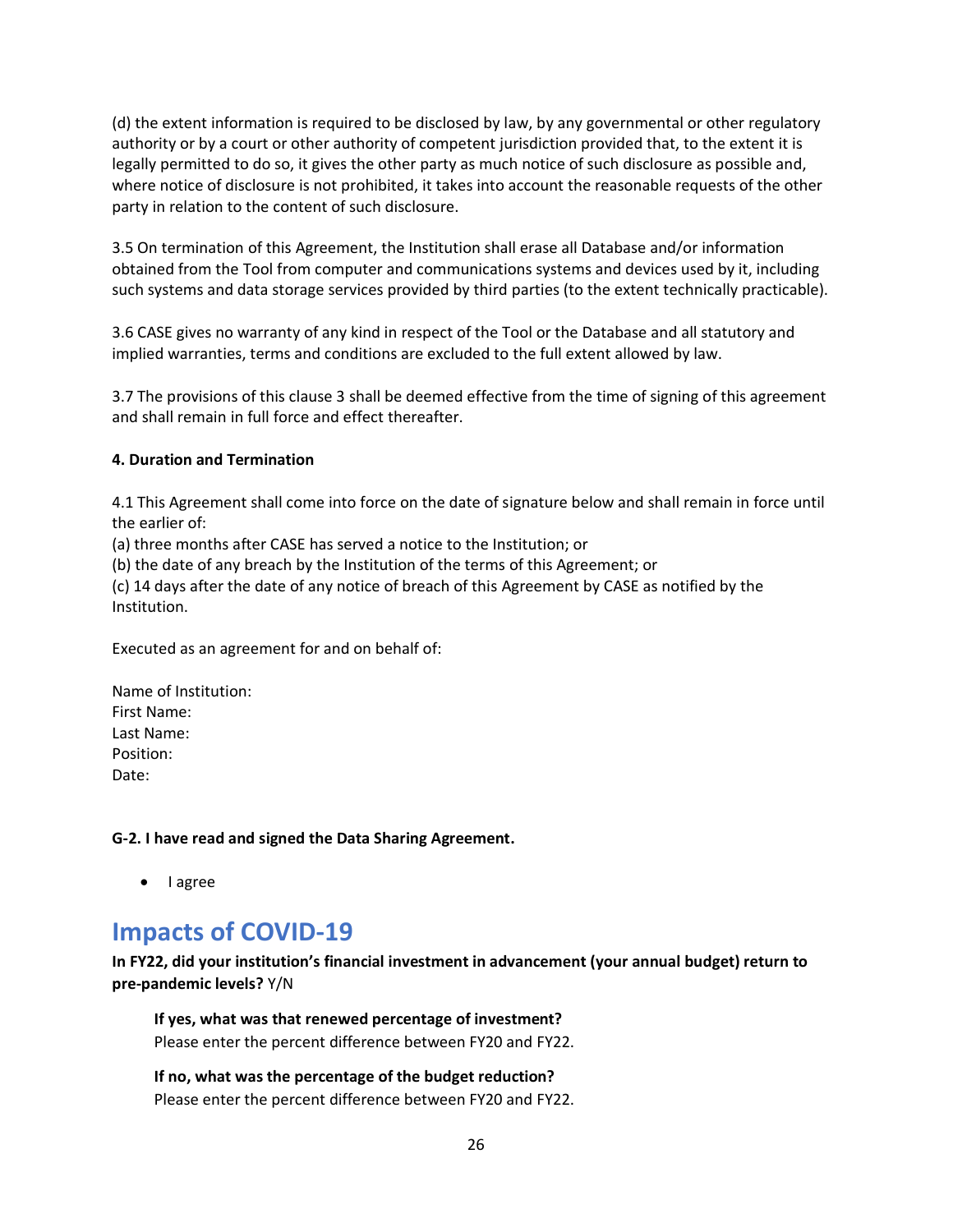**In what ways has the COVID-19 crisis impacted your fundraising programs? Please share the three most significant impacts:**

- 1.
- 2.
- 3.

**In what ways has the COVID-19 crisis effected the philanthropy of your major gift donors and prospects? Please share the three most significant changes in donor interests, concerns, or giving.** 

- 1.
- 2.
- 3.

# <span id="page-26-0"></span>**Appendix A: Tax-Deductible Gifts**

### **Requirements for a gift to be tax-deductible**

For a donor to claim a deduction for a gift, there are several requirements:

- The gift must be made to a deductible gift recipient (DGR).
- The payment must really be a gift.
- The gift must be of money or property that is covered by one of the gift types.
- Any gift conditions must be satisfied.

### *What is a gift?*

Gifts have the following characteristics:

- There is a transfer of money or property.
- The transfer is made voluntarily.
- The transfer arises by way of benefaction.
- No material benefit or advantage is received by the donor.

Not all payments to development offices are gifts. For example, the following payments are not gifts:

- Purchases of raffle or art union tickets
- Purchases of chocolates, pens, etc.
- The cost of attending fundraising dinners, even if the cost exceeds the value of the dinner
- Membership fees
- Payments to school building funds as an alternative to an increase in school fees
- Payments where the person has an understanding with the recipient that the payments will be used to provide a benefit for the "donor"

Additional guidance:<https://www.canada.ca/en/services/taxes/charities.html>